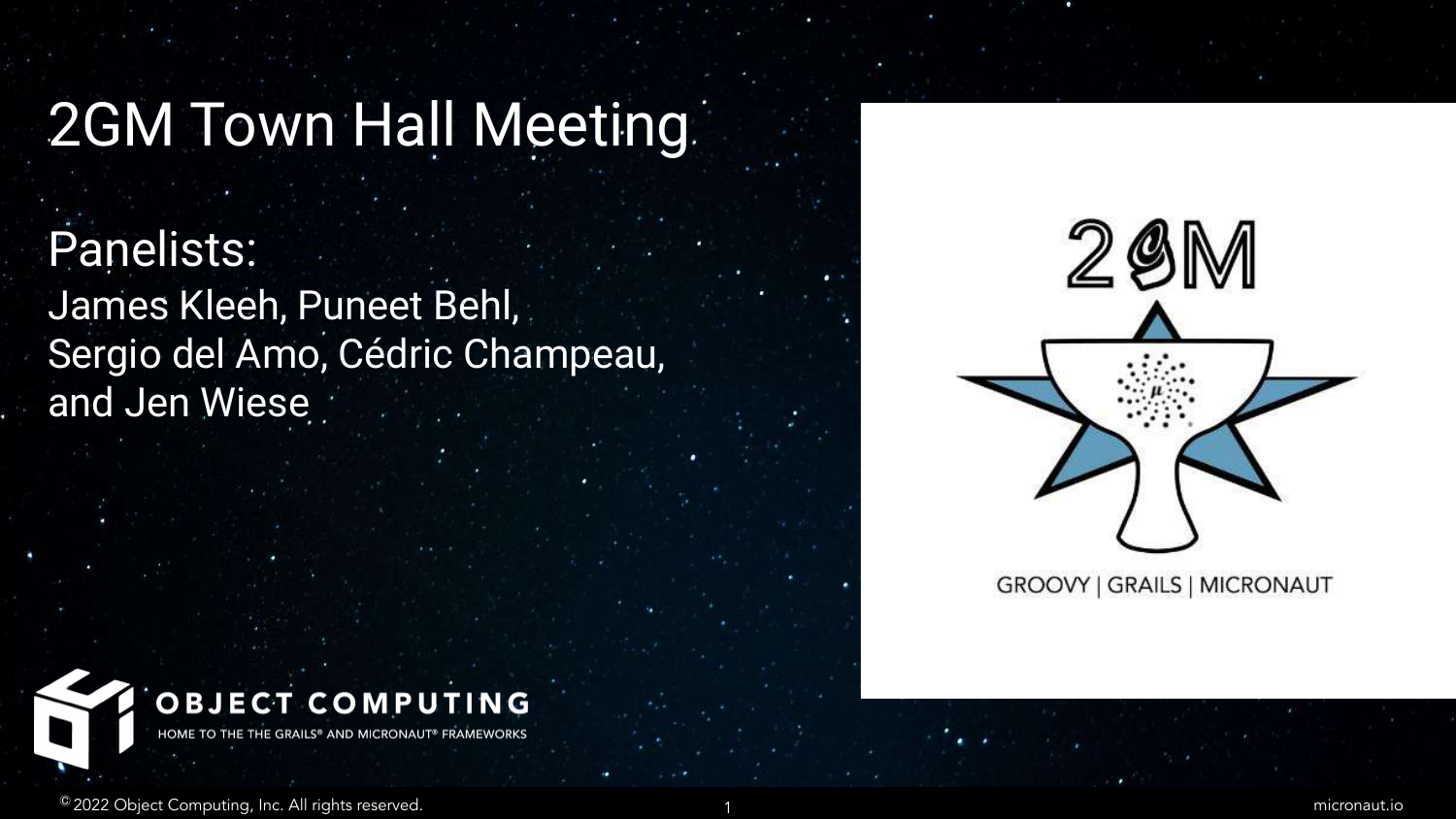

Object Computing, Inc. (OCI) 12140 Woodcrest Exec. Dr., Ste. 300 Saint Louis, MO 63141 USA

© 2022 All Rights Reserved

No part of this publication may be photocopied or reproduced in any form without written permission from OCI. Nor shall the OCI logo or copyright information be removed from this publication. No part of this publication may be stored in a retrieval system, transmitted by any means, recorded or otherwise, without written permission from OCI.

#### Limits of Liability and Disclaimer of Warranty

While every precaution has been taken in preparing this material, including research, development and testing, OCI assumes no responsibility for errors or omissions. No liability is assumed by OCI for any damages resulting from the use of this information.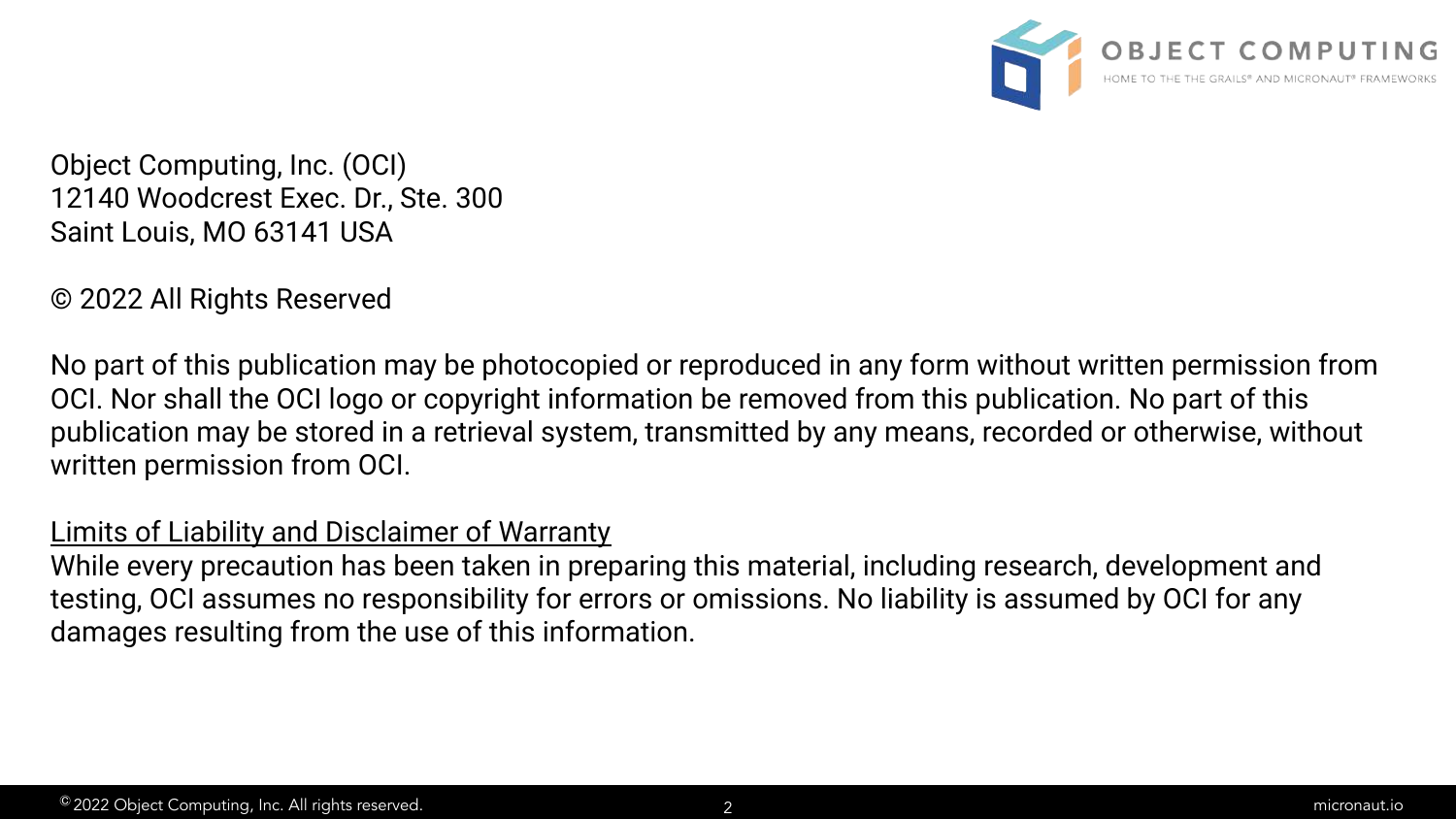#### **Agenda**

- Introductions
- 2GM Community Updates
- State of Micronaut
- Foundation Updates
- State of Grails
- Foundation Updates
- Community Q&A





**GROOVY | GRAILS | MICRONAUT**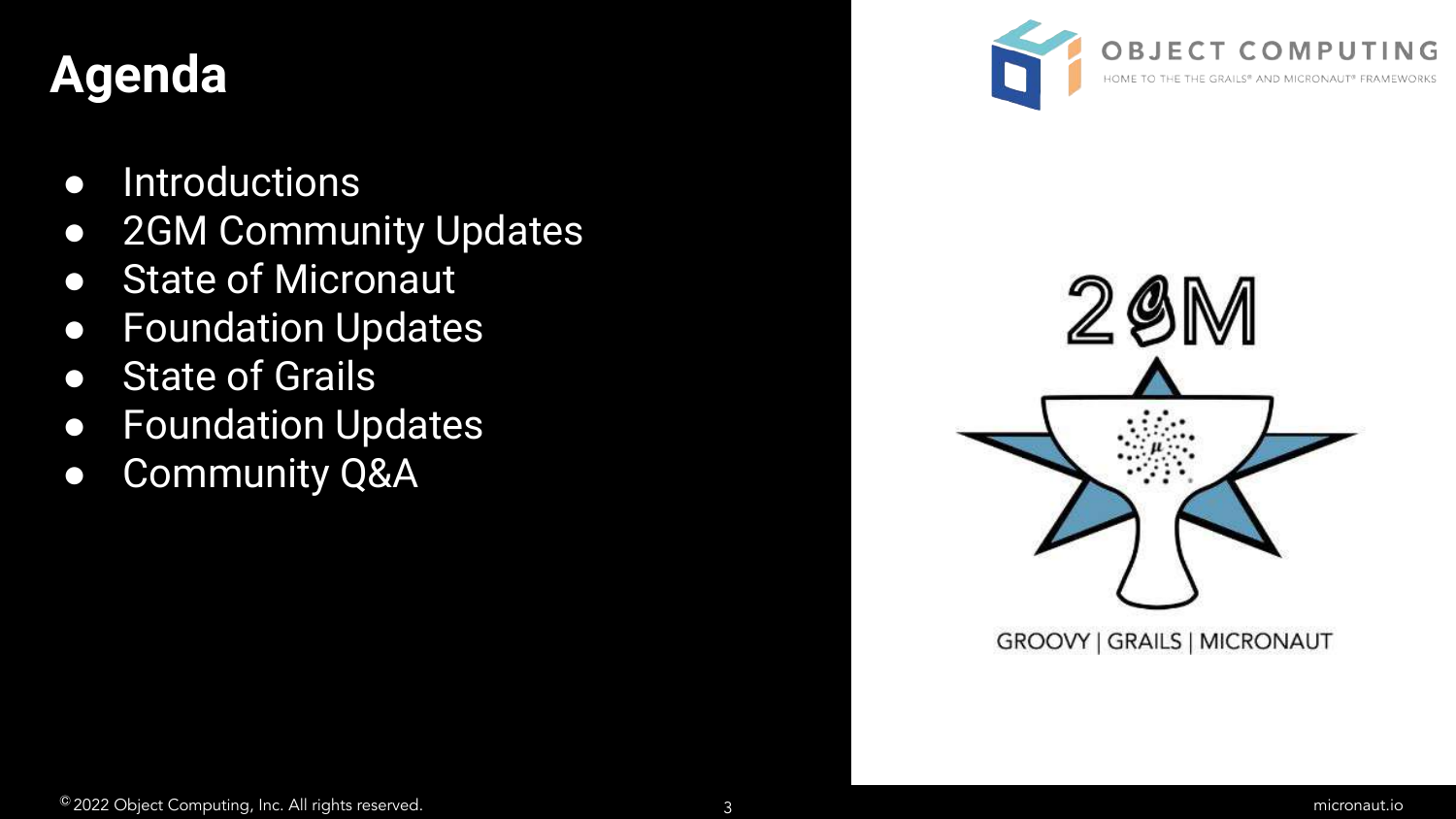#### Community Updates



- Community Resource Page micronaut.io/resources/community-support
- Event Support Form micronaut.io/resources/community-support/event-publication-request



![](_page_3_Picture_5.jpeg)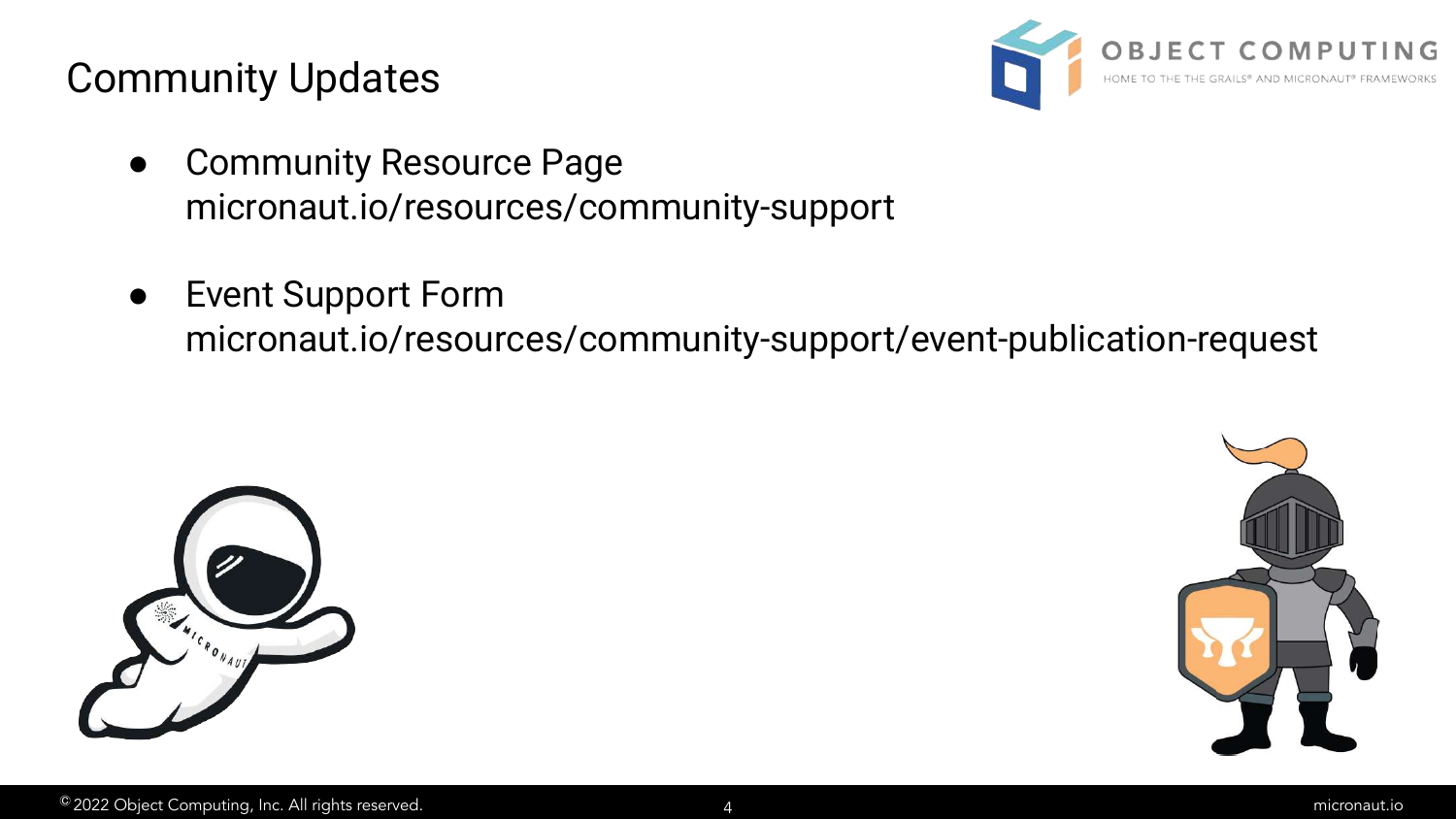#### Let's Talk Micronaut

- Micronaut Roadmap Update
- Recent Releases

![](_page_4_Picture_3.jpeg)

![](_page_4_Picture_4.jpeg)

![](_page_4_Picture_5.jpeg)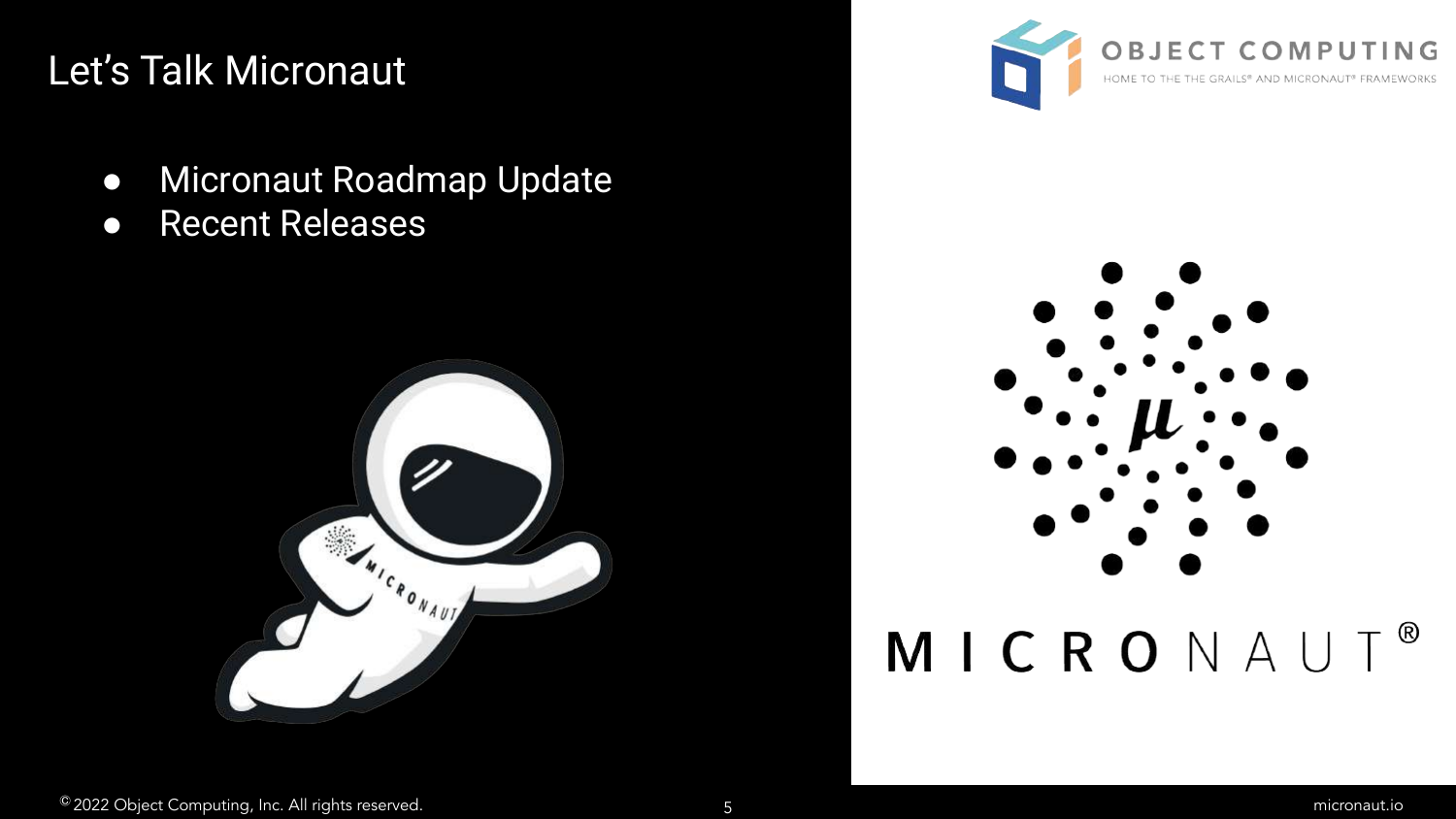#### Micronaut Timeline

![](_page_5_Picture_1.jpeg)

- 3.1.0 Released October 2021
	- Filter by regular expression
	- Stream a file directly to an output stream
	- Random port binding improvements
	- Multiple server support
	- Primitive beans
	- Kotlin coroutine context improvements
- 3.2.0 Released November 2021
	- $\circ$  GraalVM 21.3
	- New Gradle plugin based on the official GraalVM plugin
	- $\circ$  Kotlin 1.6
	- Websocket improvements
	- HTTP/2 server push
	- gRPC metrics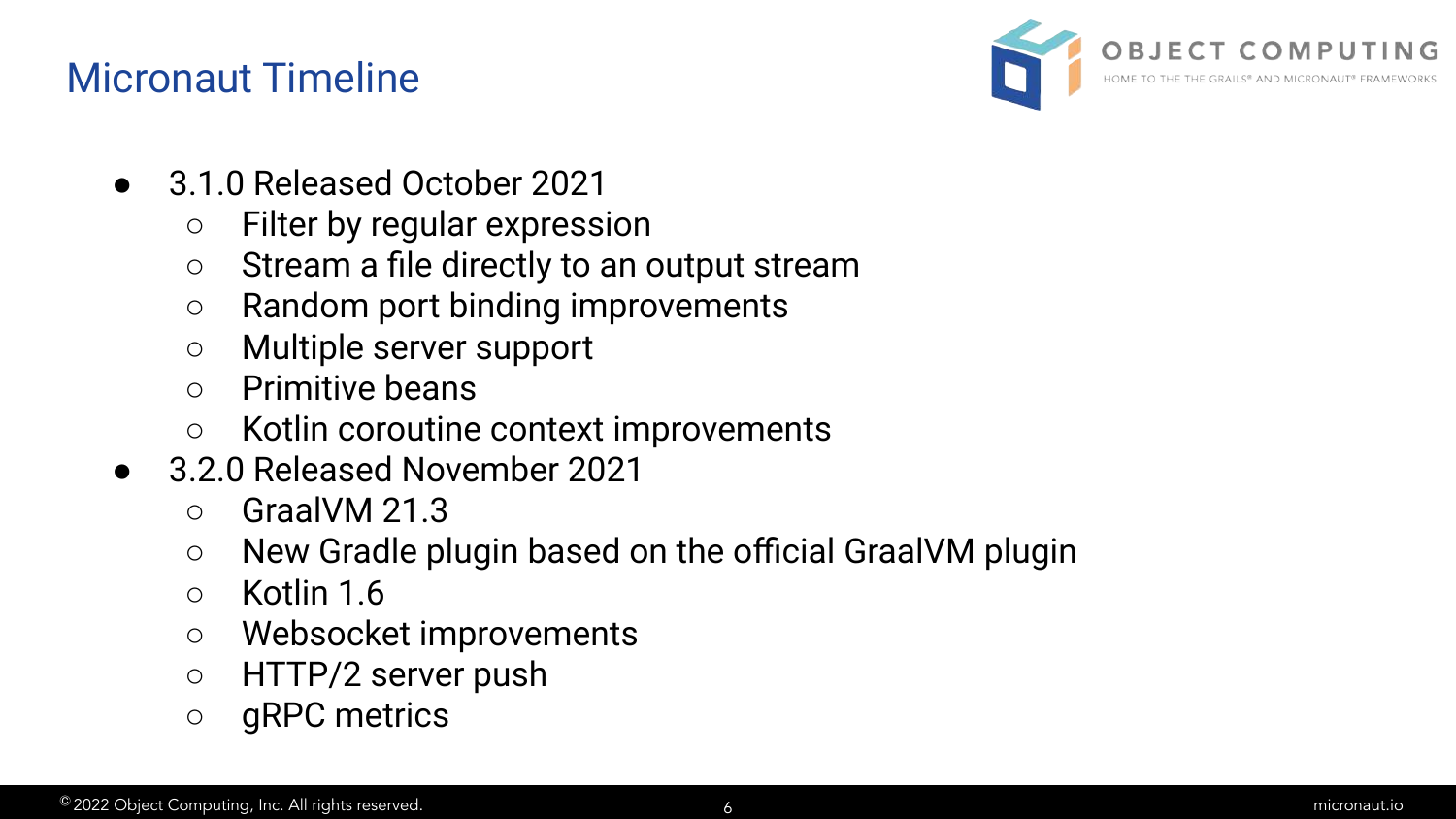#### Micronaut Timeline

![](_page_6_Picture_1.jpeg)

- 3.3.0 Coming Soon
	- Environment endpoint improvements
	- More flexibility in API design with introspections, configuration properties, etc.
	- Build time optimization improvements
	- Compile time Jackson alternative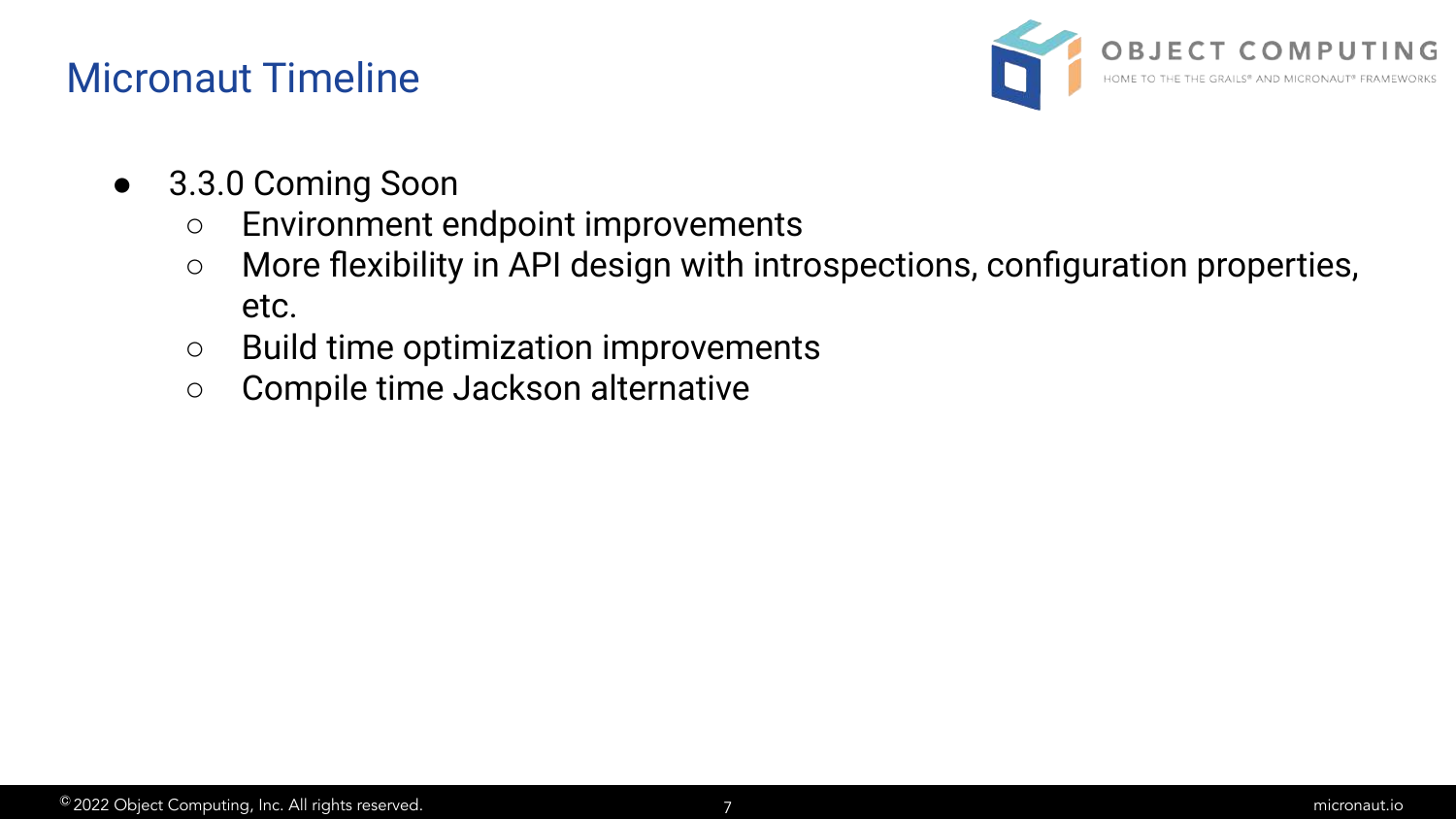#### Community Involvement

![](_page_7_Picture_1.jpeg)

Micronaut has many contributors across organizations and individuals. Some repositories are community driven.

- More than 400 unique contributors to the core repository alone
- 5.2k stars on GitHub
- Over 2300 people in our Gitter community
- Over 1200 questions in stackoverflow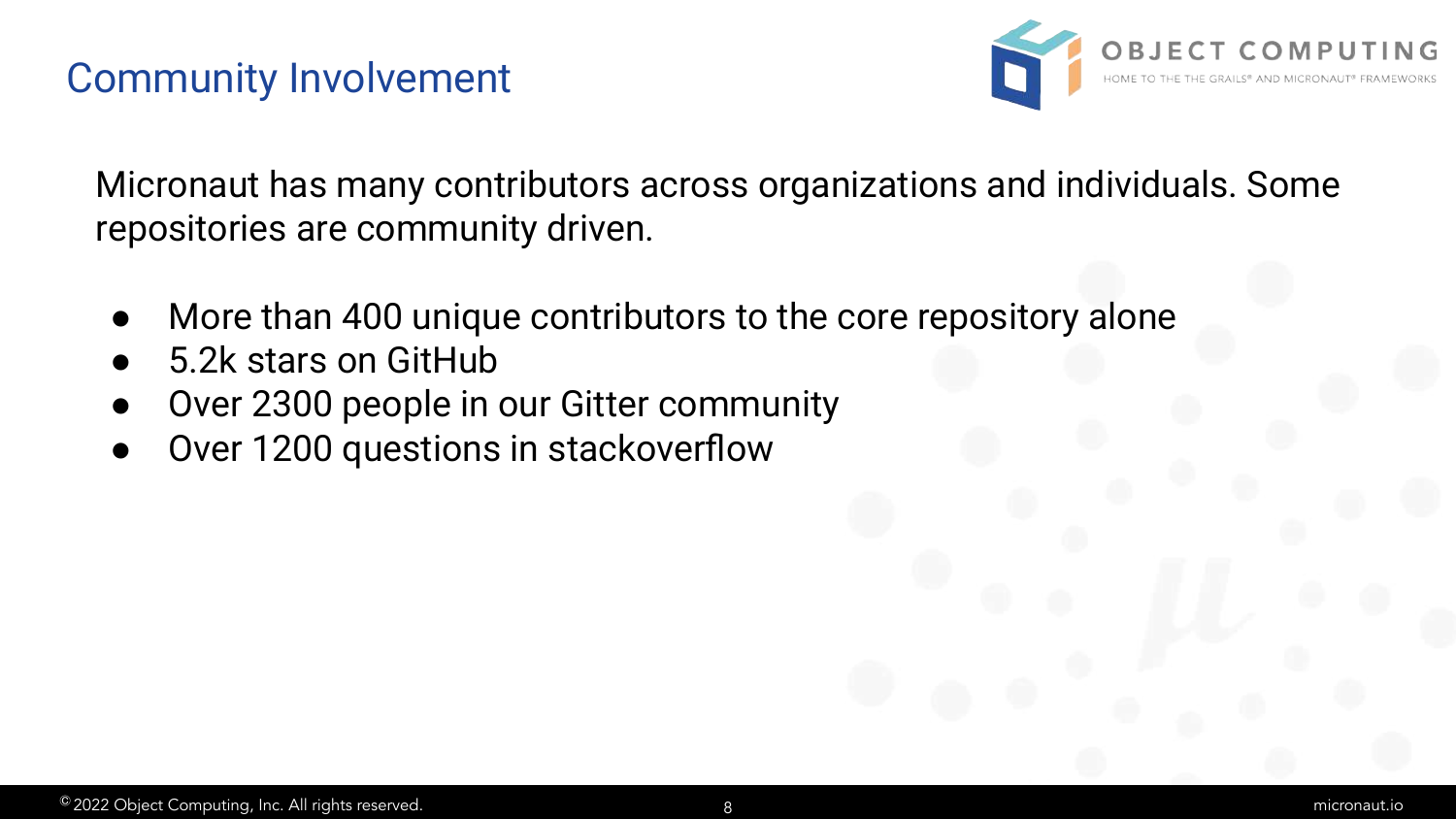#### **Micronaut Launch**

![](_page_8_Picture_1.jpeg)

Over 80,000 applications created since the launch at the start of May 2020!

![](_page_8_Figure_3.jpeg)

 $^{\circ}$  2022 Object Computing, Inc. All rights reserved.  $^{\circ}$   $^{\circ}$   $^{\circ}$   $^{\circ}$   $^{\circ}$   $^{\circ}$   $^{\circ}$  micronaut.ion micronaut.ion micronaut.ion micronaut.ion micronaut.ion micronaut.ion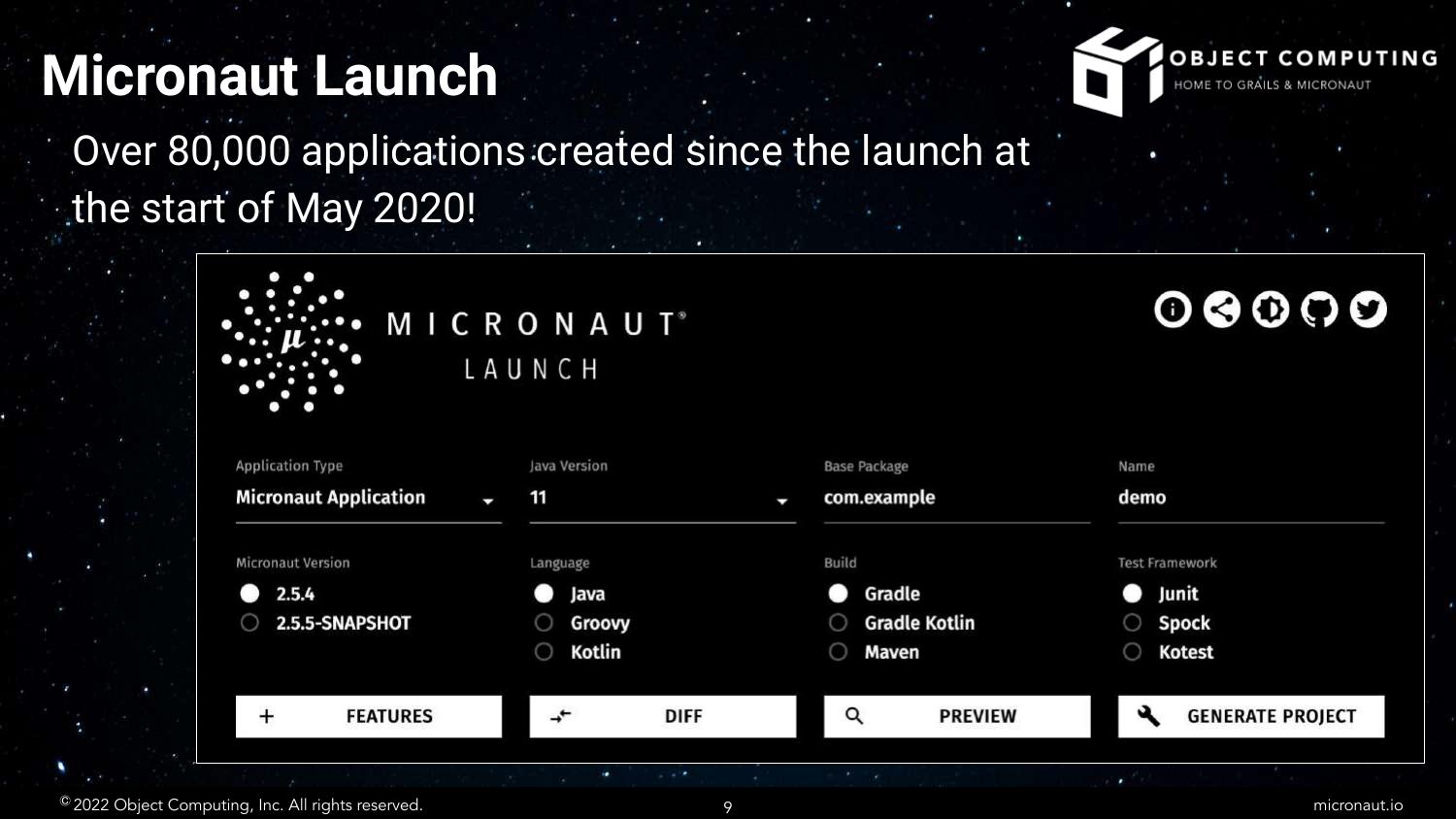#### Micronaut Guides

![](_page_9_Picture_1.jpeg)

We have a new infrastructure for creating and updating our guides

- Generate projects now for Gradle/Maven and Java/Groovy/Kotlin
- Leverage Launch core libraries for creating projects
- Guides are upgraded automatically when a new Micronaut version is released
- https://micronaut.io/2021/04/12/improving-the-micronaut-guides-infrastructure
- https://micronaut.io/guides/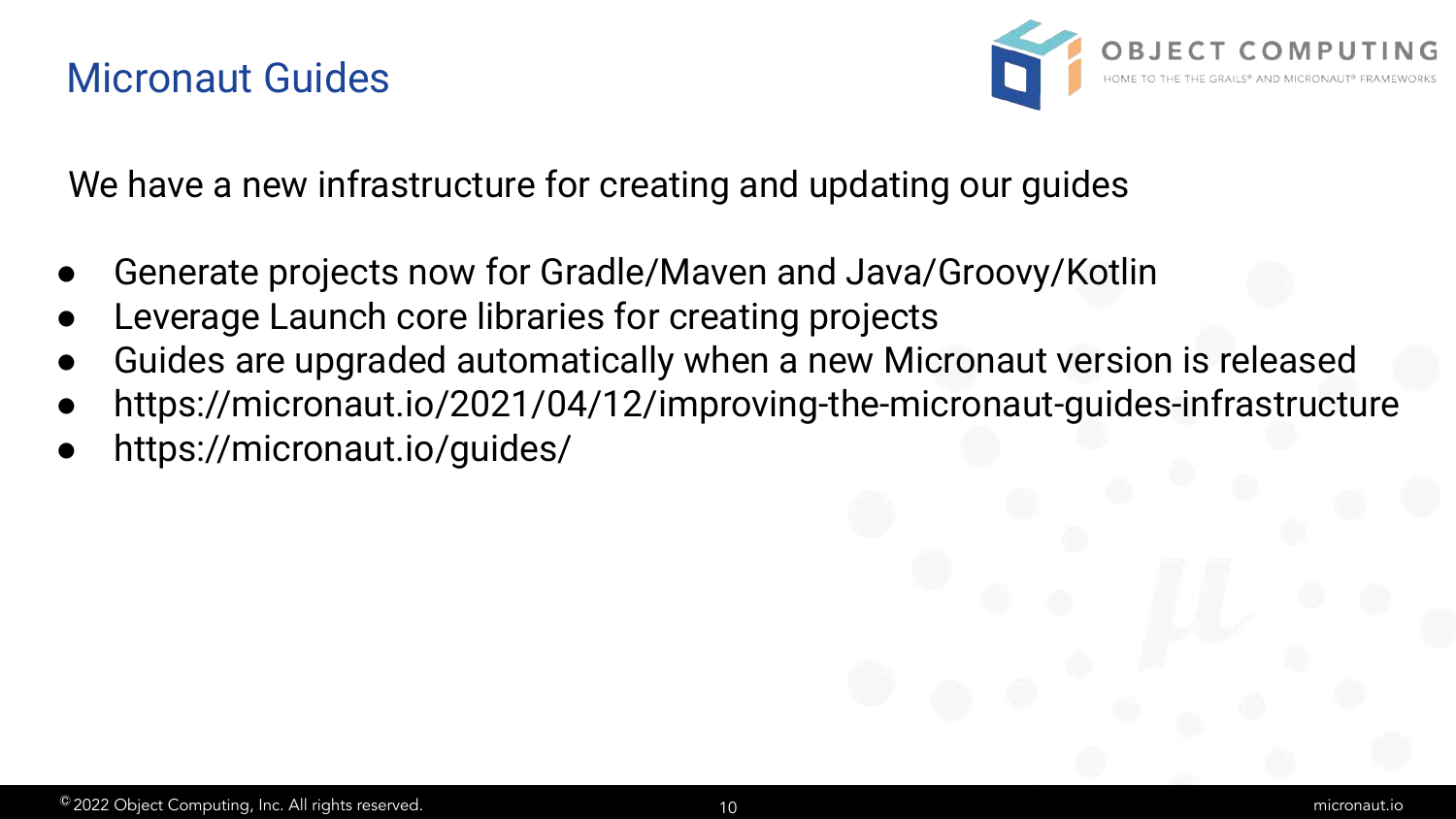#### What's Next?

![](_page_10_Picture_1.jpeg)

- Native Kotlin compiler support
- Bean validation spec 2.0 support
- CDI support
- New module for emails
- GraalVM improvements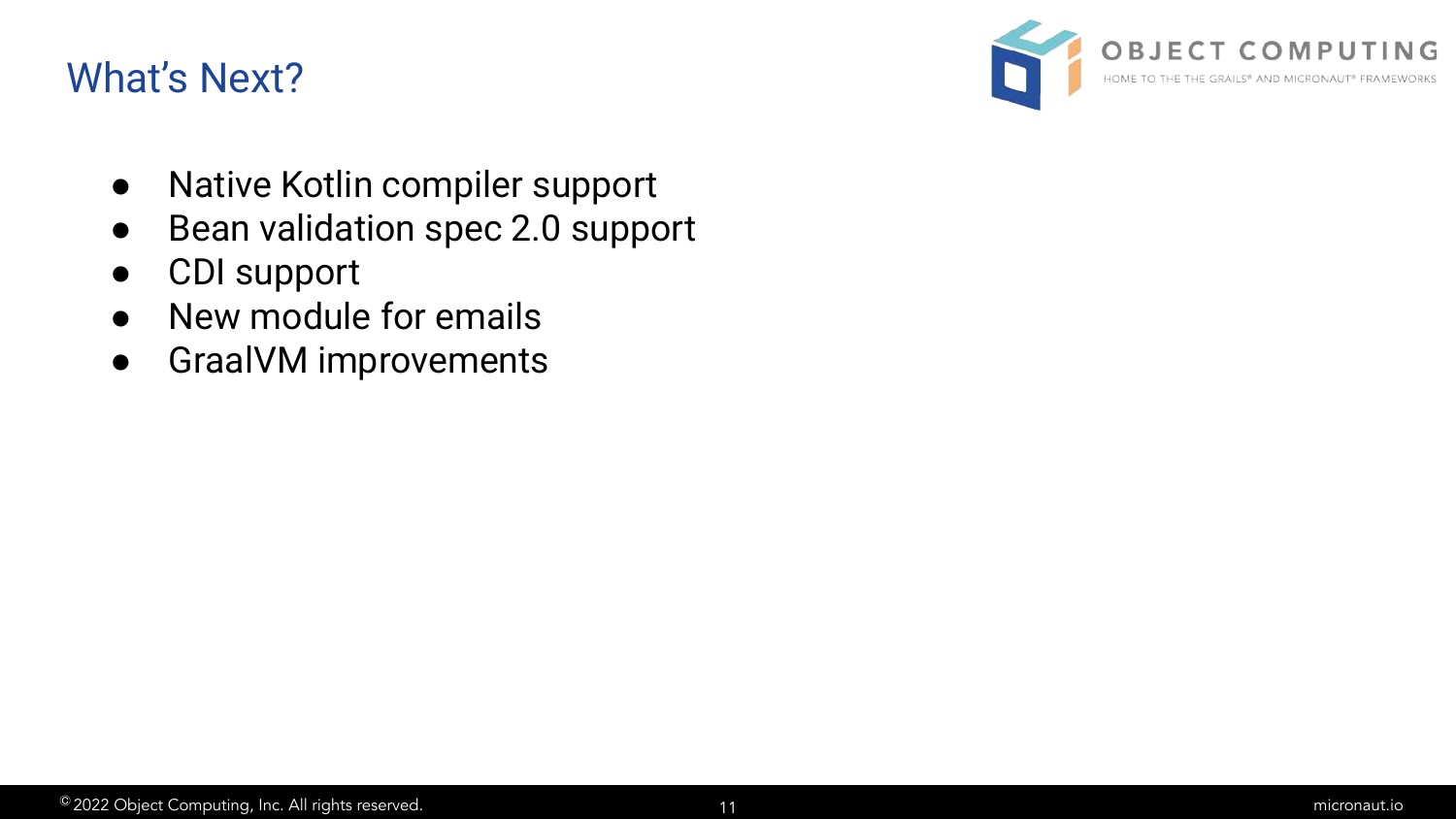### MICRONAUT FOUNDATION"

<sup>©</sup> 2022 Object Computing, Inc. All rights reserved.

12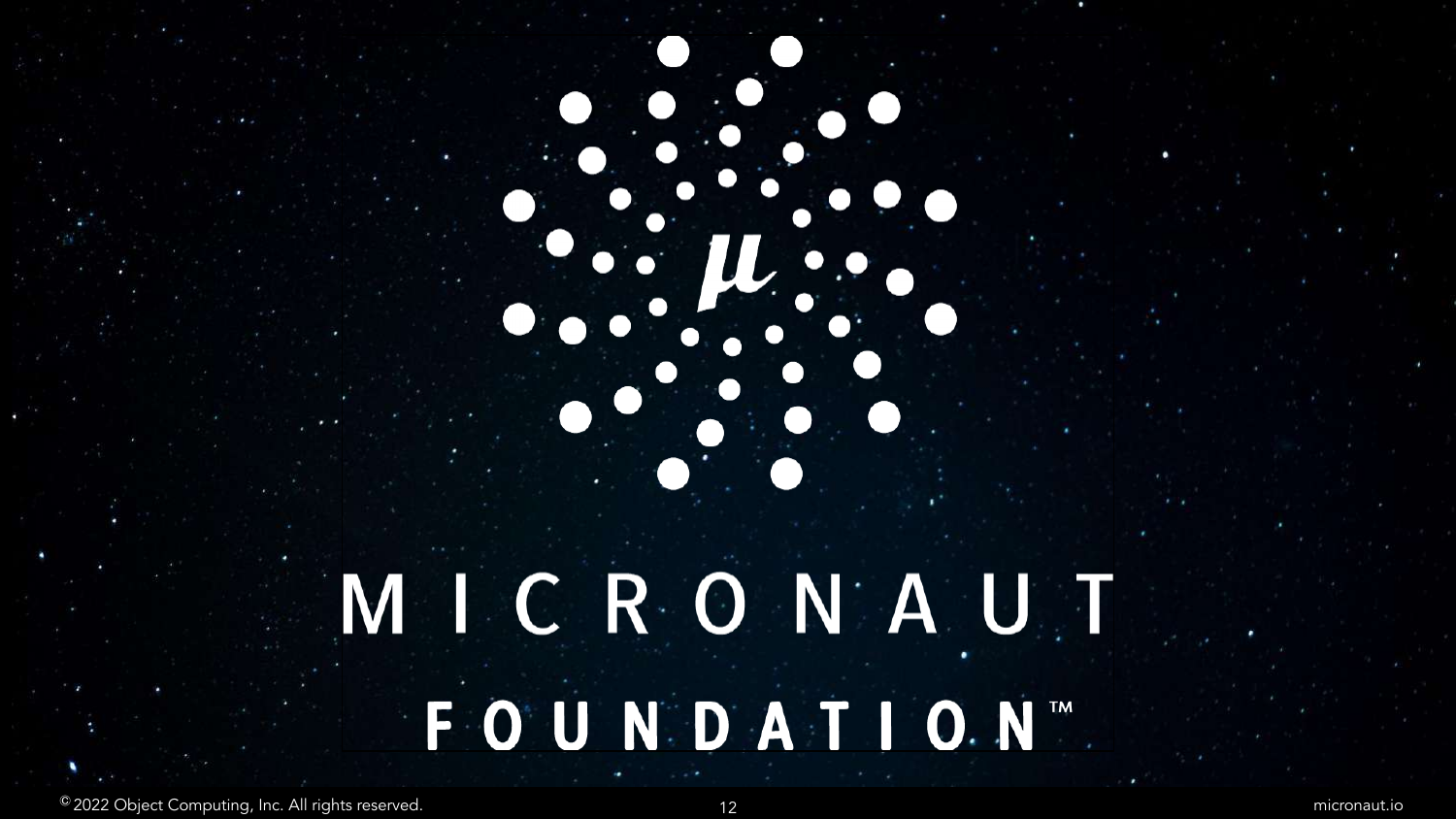![](_page_12_Figure_0.jpeg)

#### MICRONAUT **FOUNDATION**

- Micronaut Foundation is a not-for-profit organization that exists to support and collectively lead the open source Micronaut® project
- Micronaut Foundation is supported by a Technology Advisory Board that ensures the Framework continues to reflect and serve its diverse and growing user community
- Micronaut Foundation serves to:
	- Ensure technical innovation and advancement of Micronaut as a free and open public use software development framework for a growing global community
	- Evangelize and promote the Micronaut framework as a leading technology in the JVM space
	- Build and support an ecosystem of complementary documentation, functionality, and services.
- For more information on becoming a contributing member and for organizations interested in nominating a representative to the Micronaut Foundation Technical Advisory Board, please contact us at [foundation@micronaut.io](mailto:foundation@micronaut.io)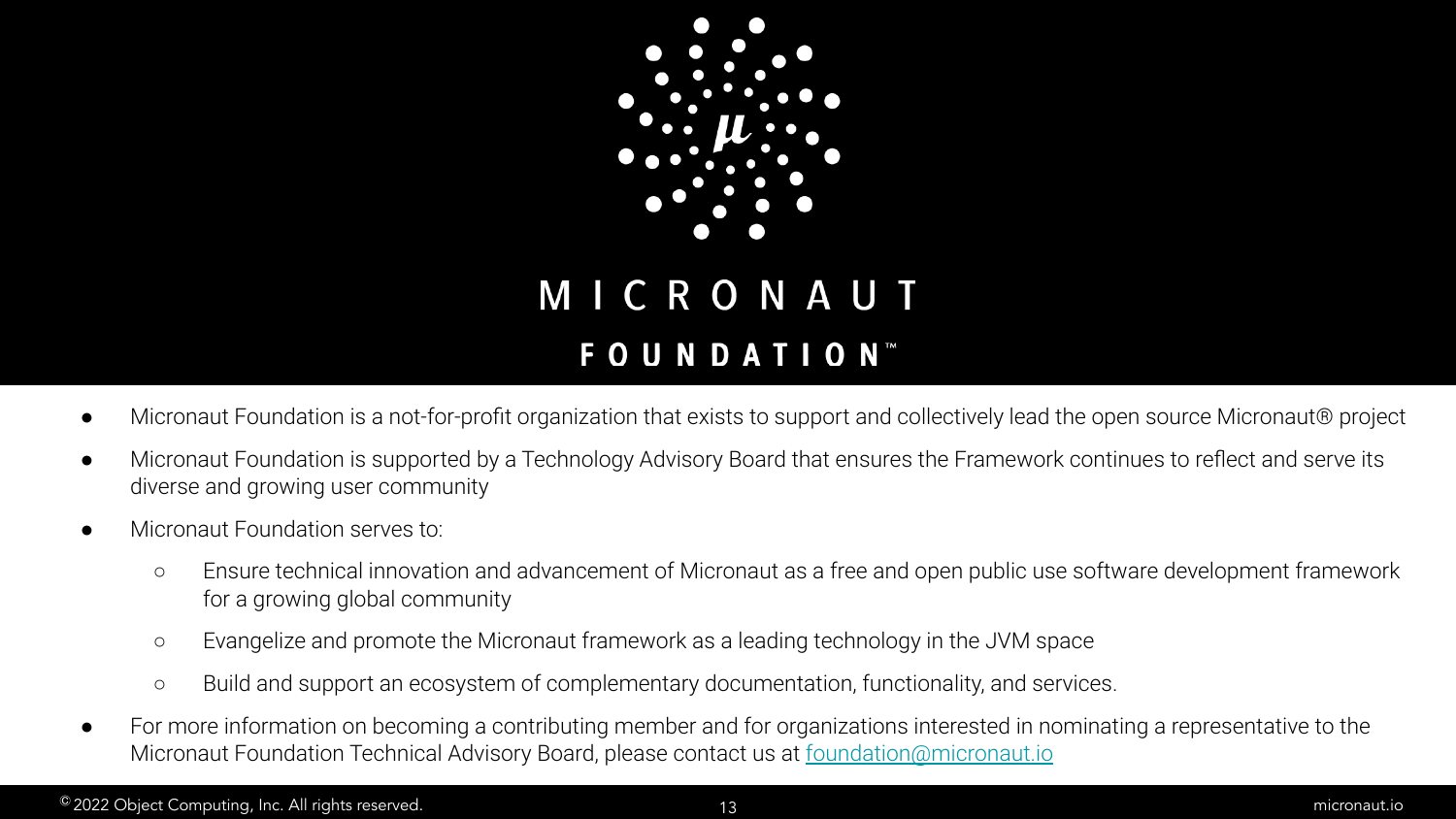#### **Micronaut Foundation**

As a not-for-profit organization, the Micronaut Foundation relies on the financial support from our amazing community of generous sponsors.

- Corporate sponsorships
- Community sponsorships

![](_page_13_Picture_4.jpeg)

![](_page_13_Picture_5.jpeg)

#### MICRONAUT FOUNDATION<sup>®</sup>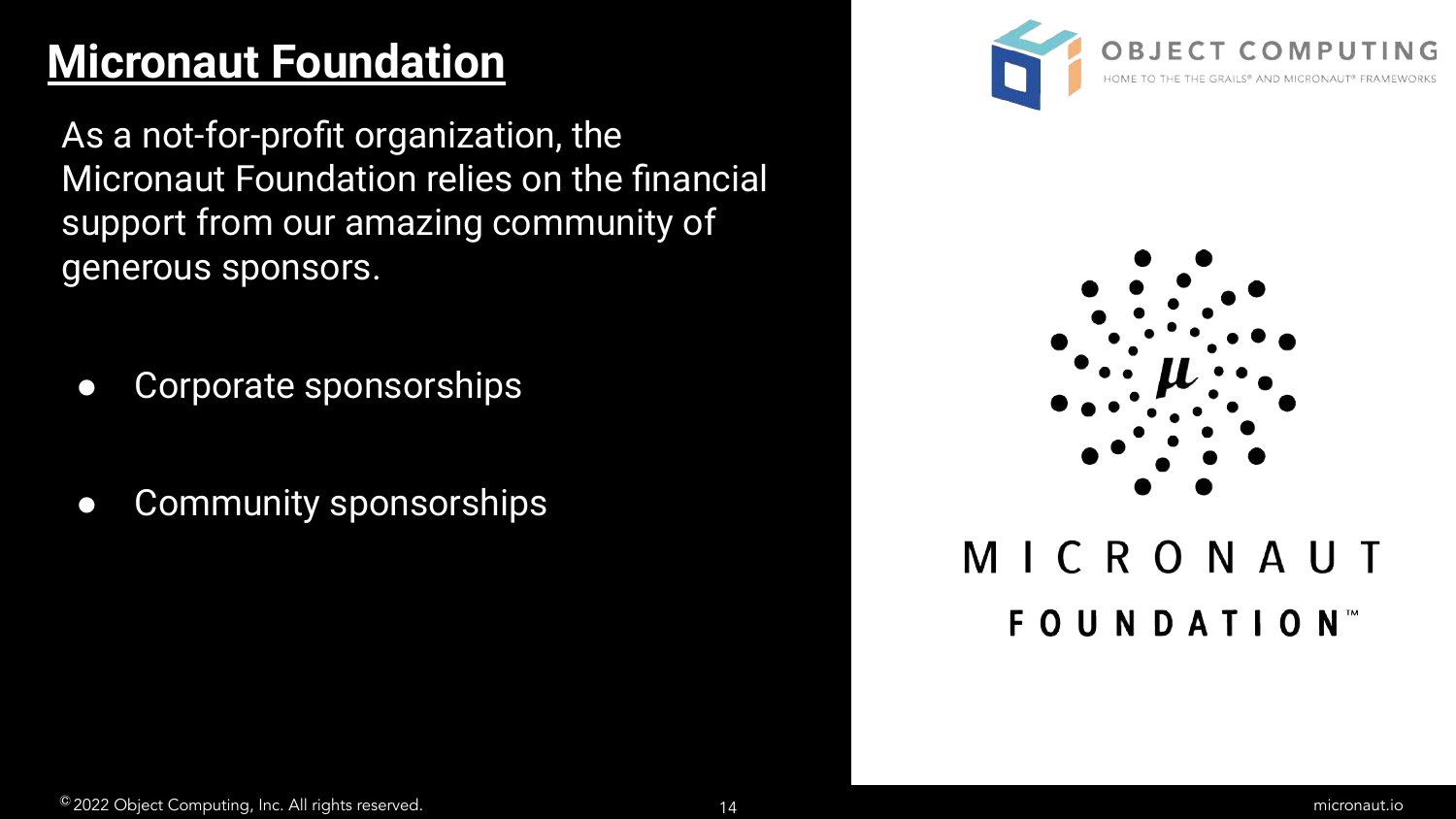#### **Micronaut Foundation**

TOOLS AND INFRASTRUCTURE PARTNERS - NEW!

The Micronaut Foundation is truly appreciative of the tremendous support it receives from these organizations. Their generous contributions of development tools, infrastructure, and other resources are essential to the continued evolution of the Micronaut framework.

![](_page_14_Picture_3.jpeg)

## Revved up By<br>Revale Enterprise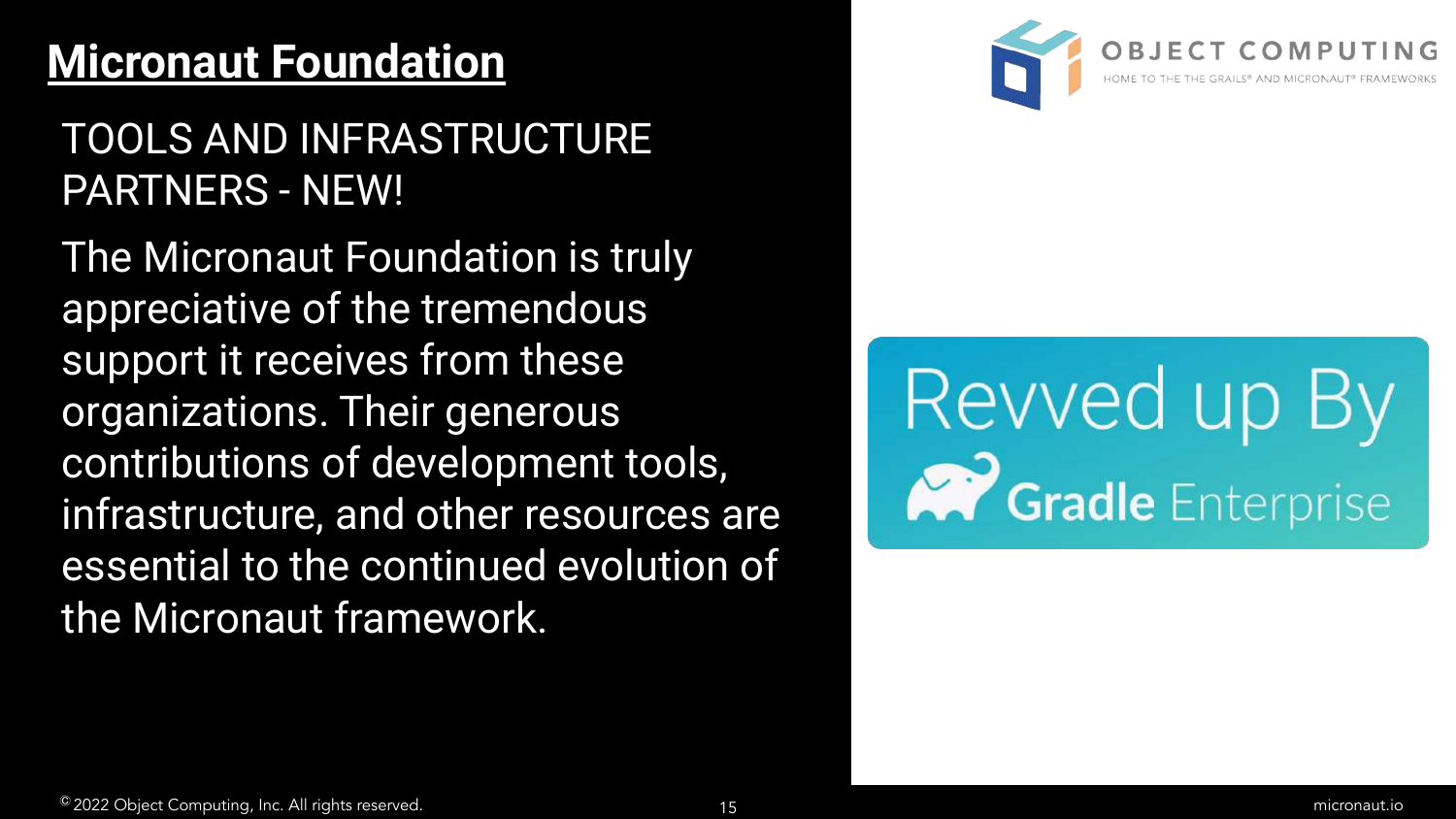#### **SPONSORS**

![](_page_15_Picture_1.jpeg)

**OUR AMBASSADOR SPONSOR** 

![](_page_15_Picture_3.jpeg)

**BRONZE SPONSORS** 

![](_page_15_Picture_5.jpeg)

#### **COMMUNITY ALL STAR SPONSORS**

| KORBINIAN BACHL      | JEFF SCOTT BROWN   | <b>GORAN EHRSSON</b>      | PHILIPP ESCHENBACH |
|----------------------|--------------------|---------------------------|--------------------|
| <b>GIJS LEUSSINK</b> | DANILO MARQUES     | ANDREW MCKEE              | HASAN MOHIUDDIN    |
| LUKÁŠ MORAVEC        | EDGAR RIOS NAVARRO | BALASUBRAMANIAN RENGASAMY | JASON SCHINDLER    |

JEN WIESE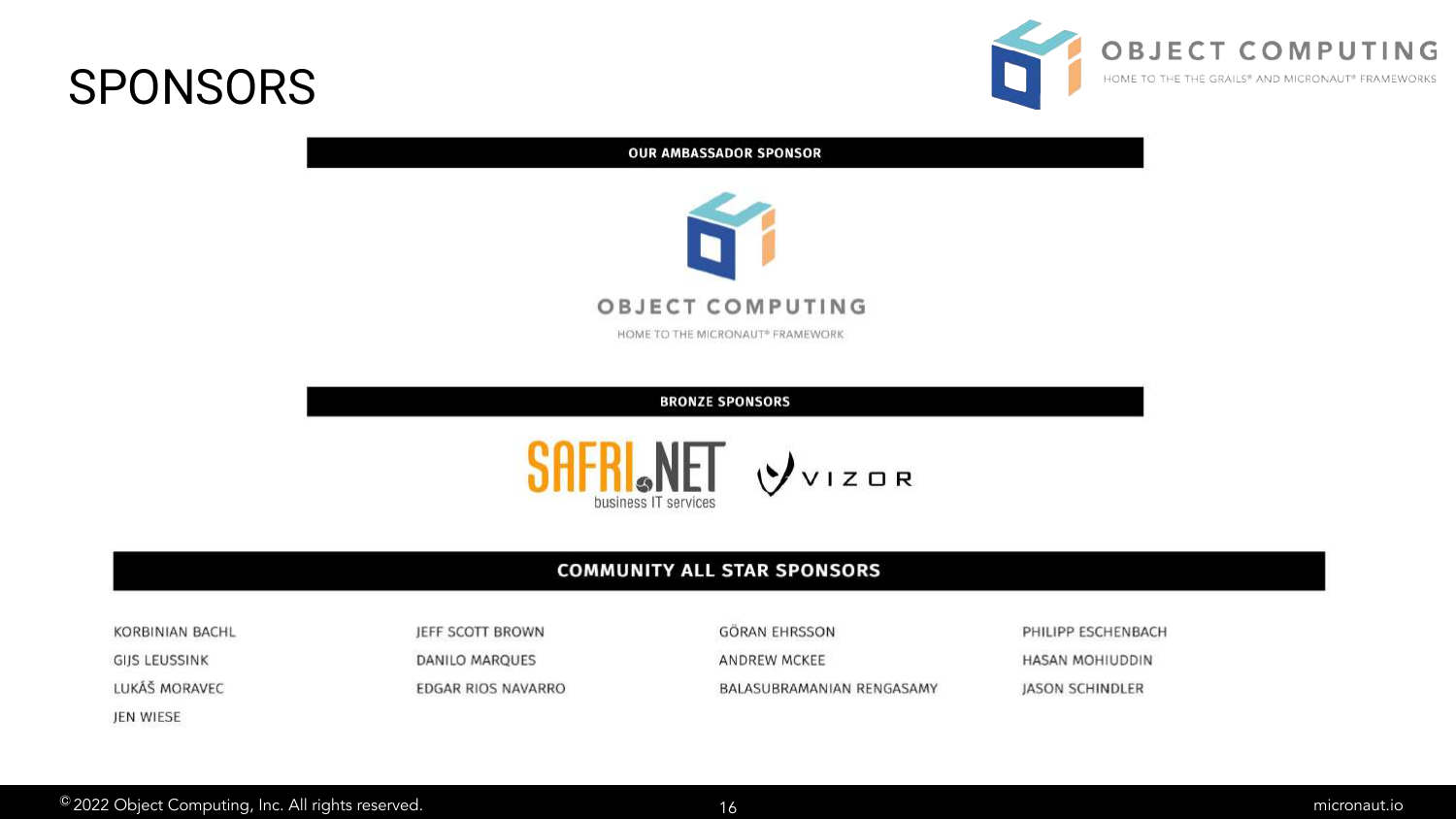#### Grails® framework Updates

- Grails 5 Update
- Release Timeline
- Recent Releases
- End Of Life Schedule
- Road Ahead

![](_page_16_Picture_6.jpeg)

![](_page_16_Picture_7.jpeg)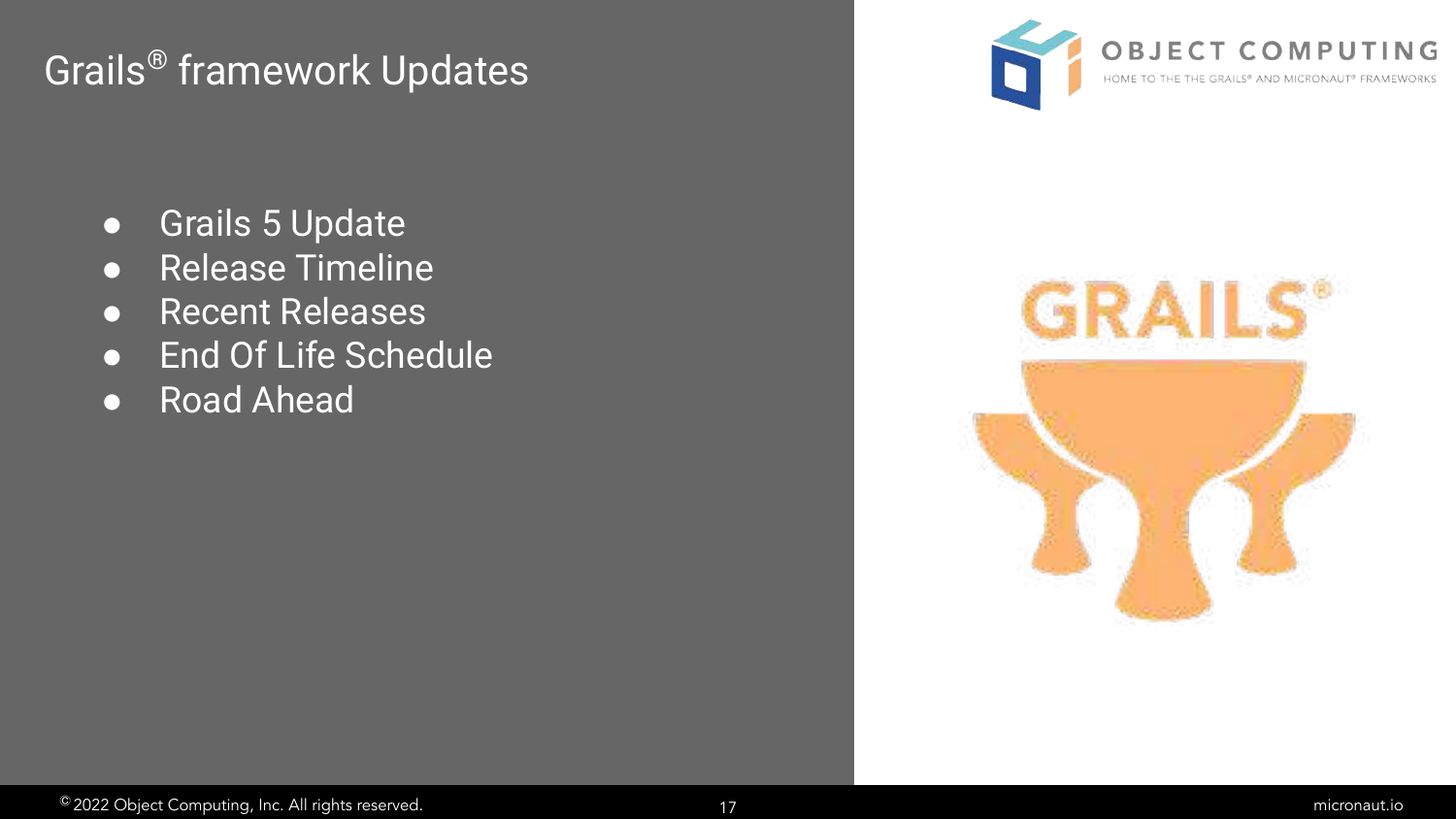#### Grails 5.1.1 Update

- Apache Groovy 3
- Micronaut 3.2
- Gradle 7
- Spring 5.3 and Spring Boot 2.6.2
- Spock 2.0

![](_page_17_Picture_6.jpeg)

![](_page_17_Picture_7.jpeg)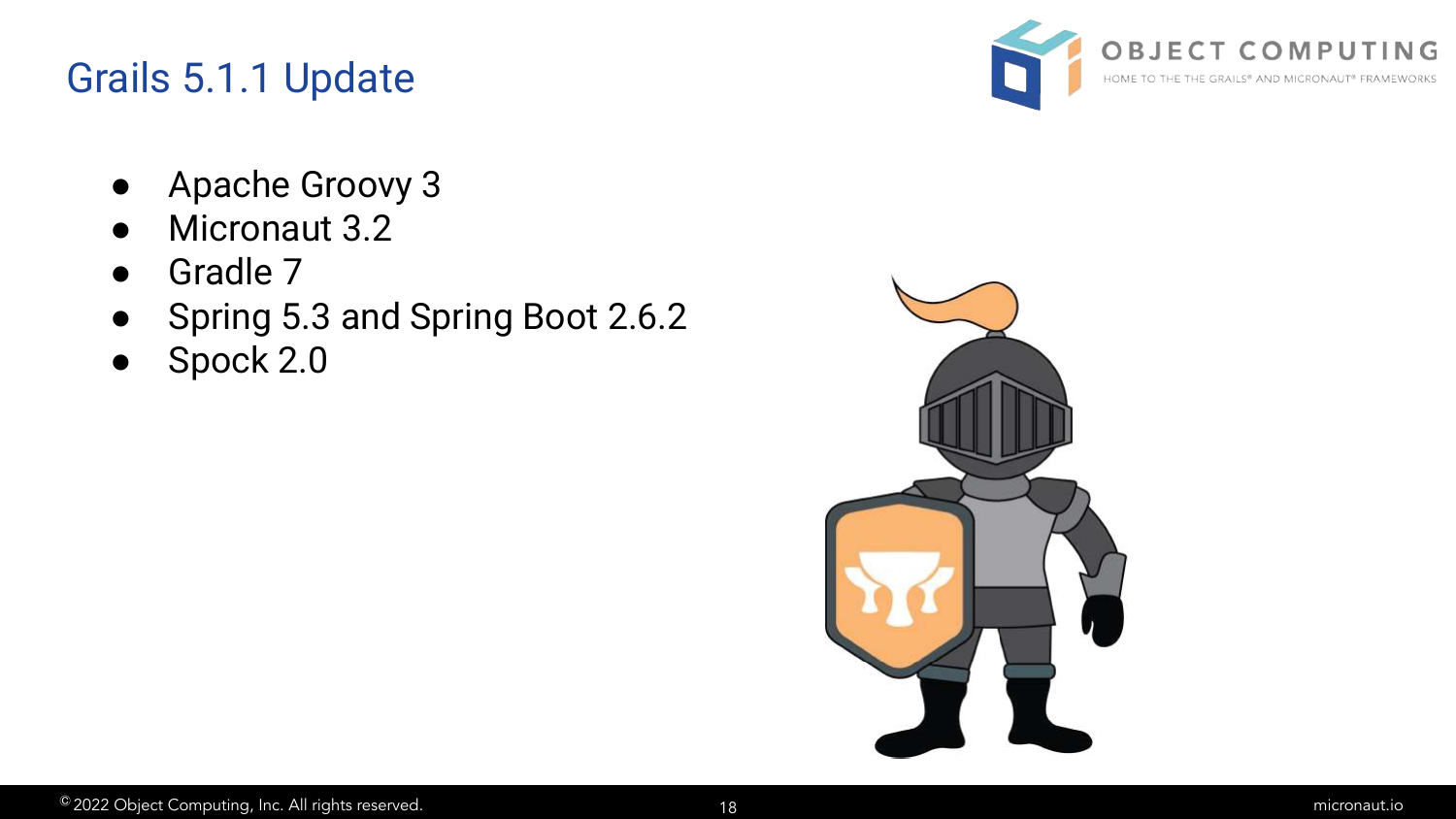#### Grails - Release Timeline

![](_page_18_Picture_1.jpeg)

![](_page_18_Figure_2.jpeg)

#### $^{\circ}$  2022 Object Computing, Inc. All rights reserved.  $^{\circ}$  19 micronaut.io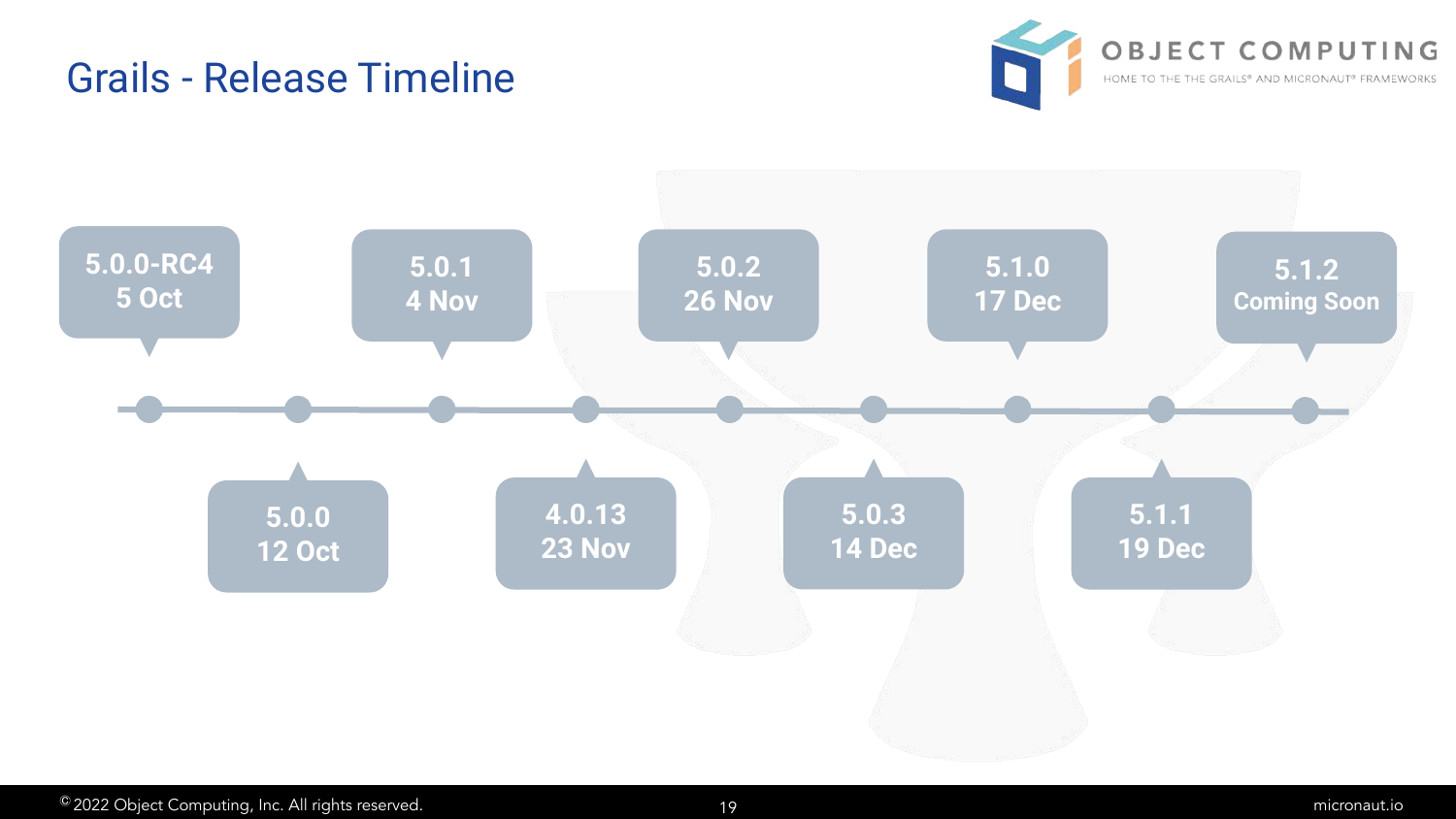#### Grails - Recent Releases

![](_page_19_Picture_1.jpeg)

- $\bullet$  Grails 5.1.1
- Database Migration Plugin 4.0.0
- **Spring Security Core Plugin 4.0.4**

![](_page_19_Picture_5.jpeg)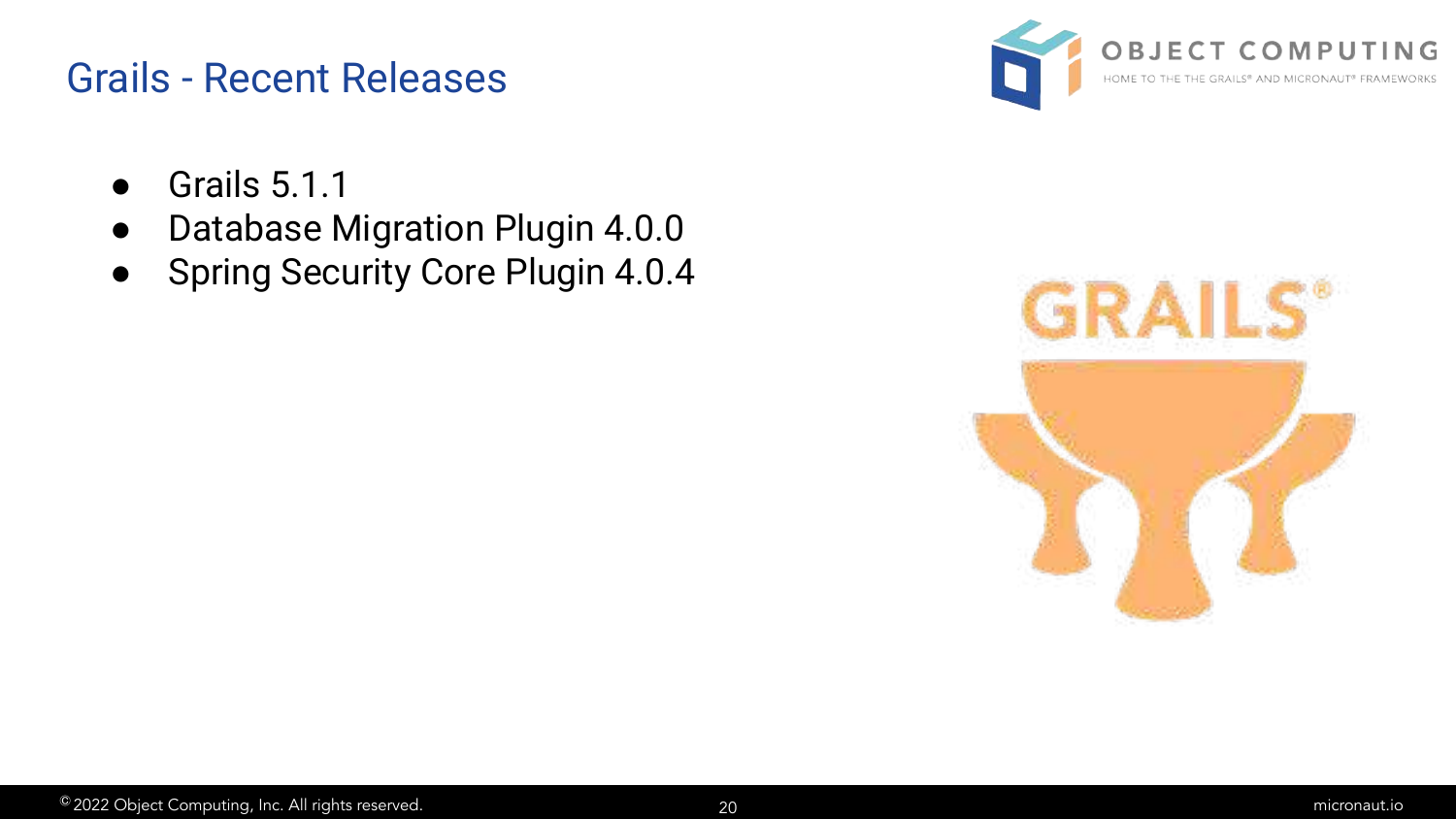Grails - End of Life (EOL) Schedule

![](_page_20_Picture_1.jpeg)

- Grails 2 reached EOL on June 30th, 2021.
- Grails 3 reached EOL on September 30th, 2021.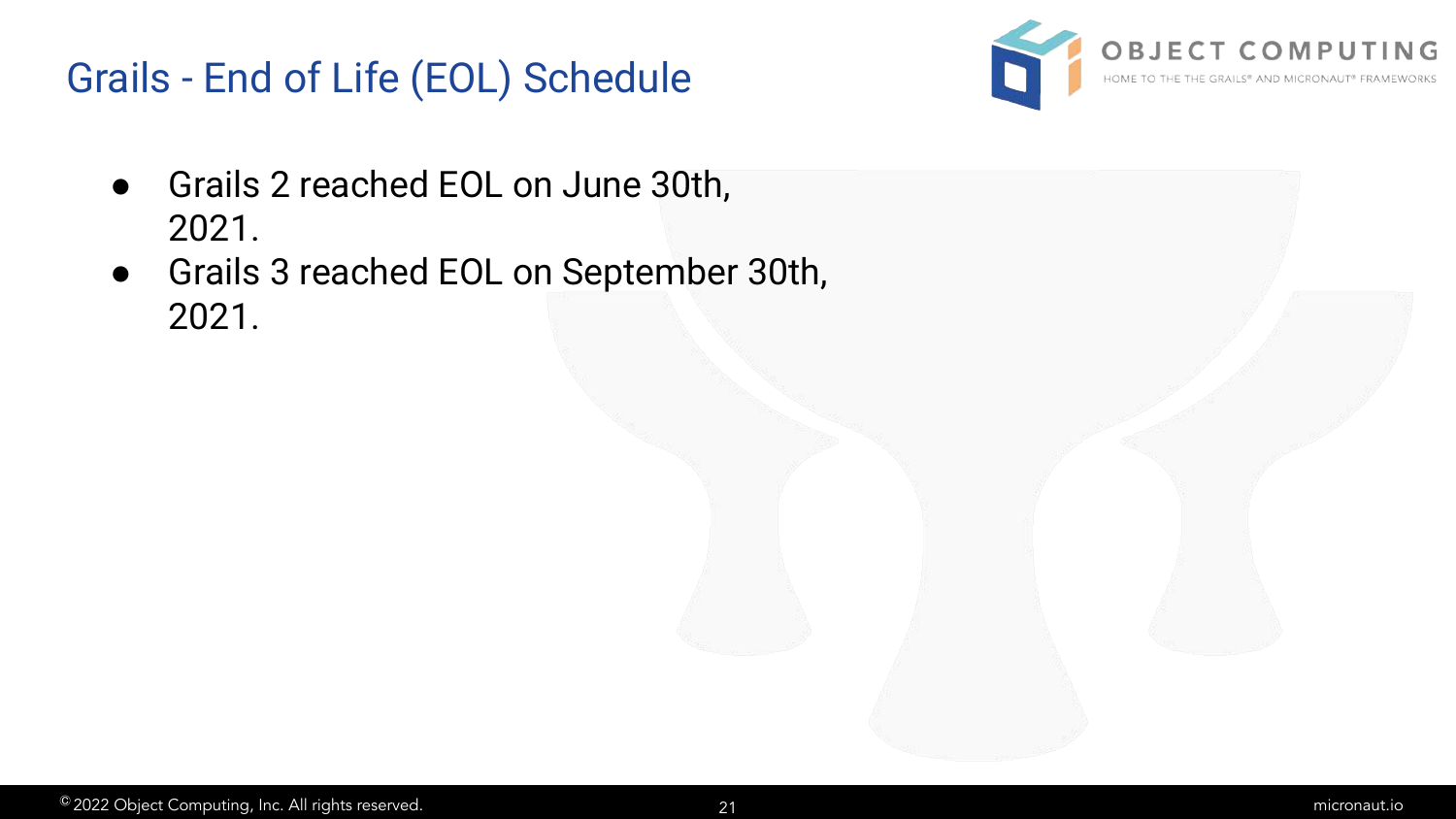#### Grails - The Road Ahead…

![](_page_21_Picture_1.jpeg)

- Update Spring Security Core Plugin
- Leveling up Grails CLI
- **Consolidating Grails Plugins** 
	- github.com/grails-plugins
	- github.com/grails3-plugins
- Better integration with Micronaut is a major focus.
- Improvements to Grails documentation around the integration between Micronaut and Grails.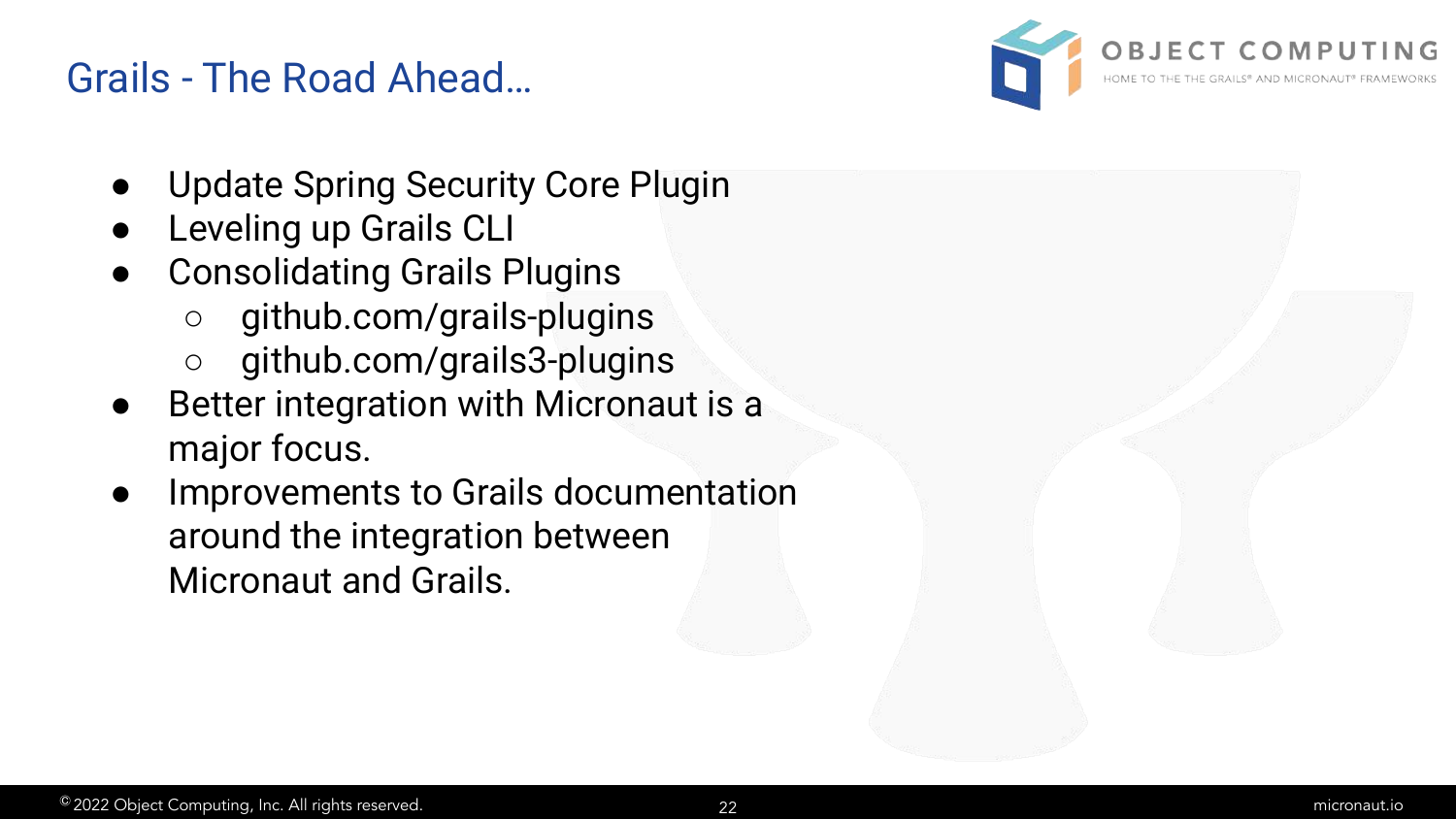![](_page_22_Picture_0.jpeg)

# **GRAILS FOUNDATION™**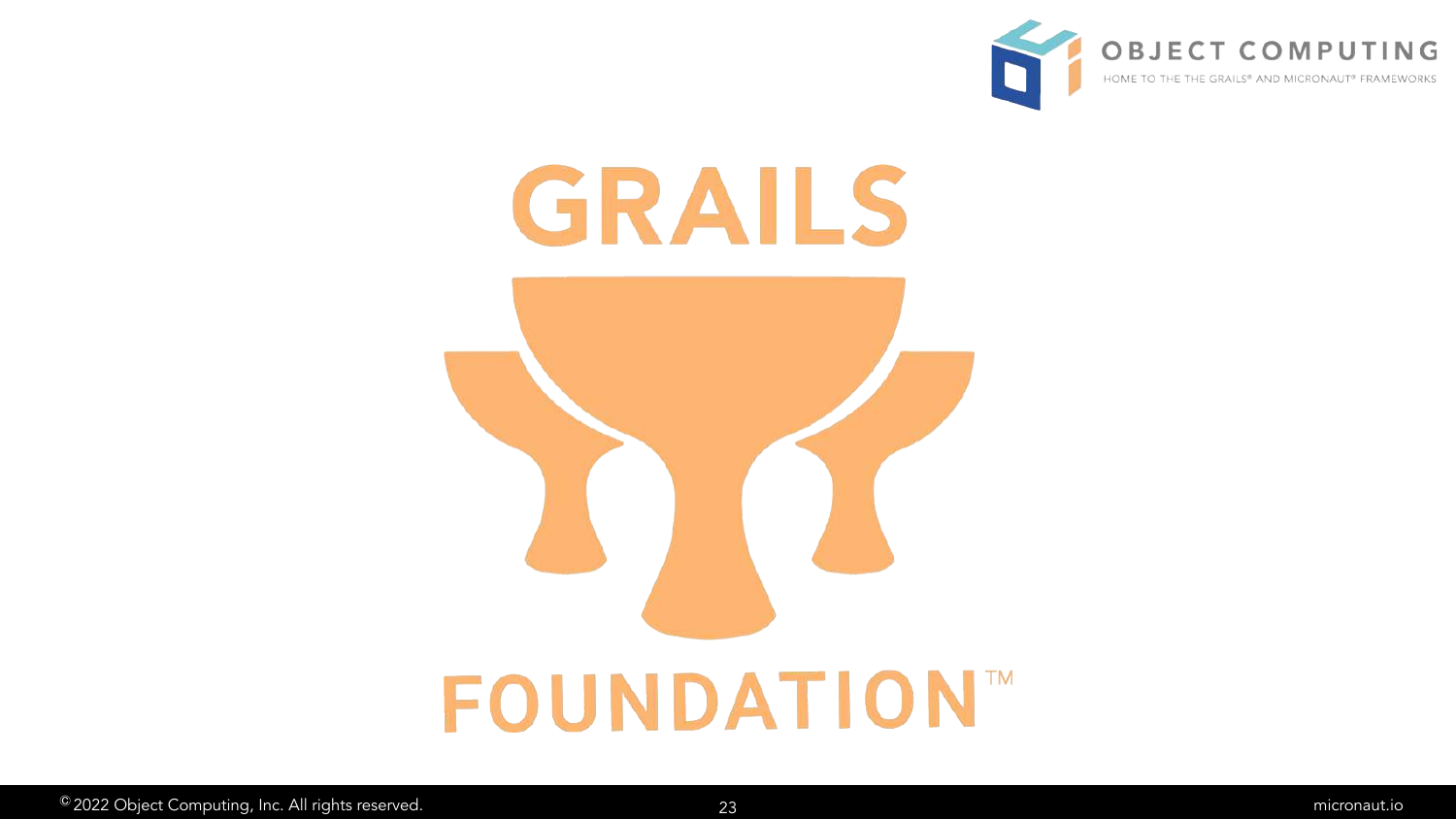![](_page_23_Picture_0.jpeg)

- Grails Foundation is a not-for-profit organization that exists to support and collectively lead the open source Grails® project.
- Grails Foundation is supported by a Technology Advisory Board that ensures the Framework continues to reflect and serve its diverse and growing user community.
- Grails Foundation serves to:
	- Ensure technical innovation and advancement of Grails as a free and open public use software development framework for a growing global community
	- Evangelize and promote the Grails framework as a leading technology in the JVM space
	- Build and support an ecosystem of complementary documentation, functionality, and services
- For more information on becoming a contributing member and for organizations interested in nominating a representative to the Grails Foundation Technical Advisory Board, please contact us at [grails.org/foundation.](https://grails.org/foundation/)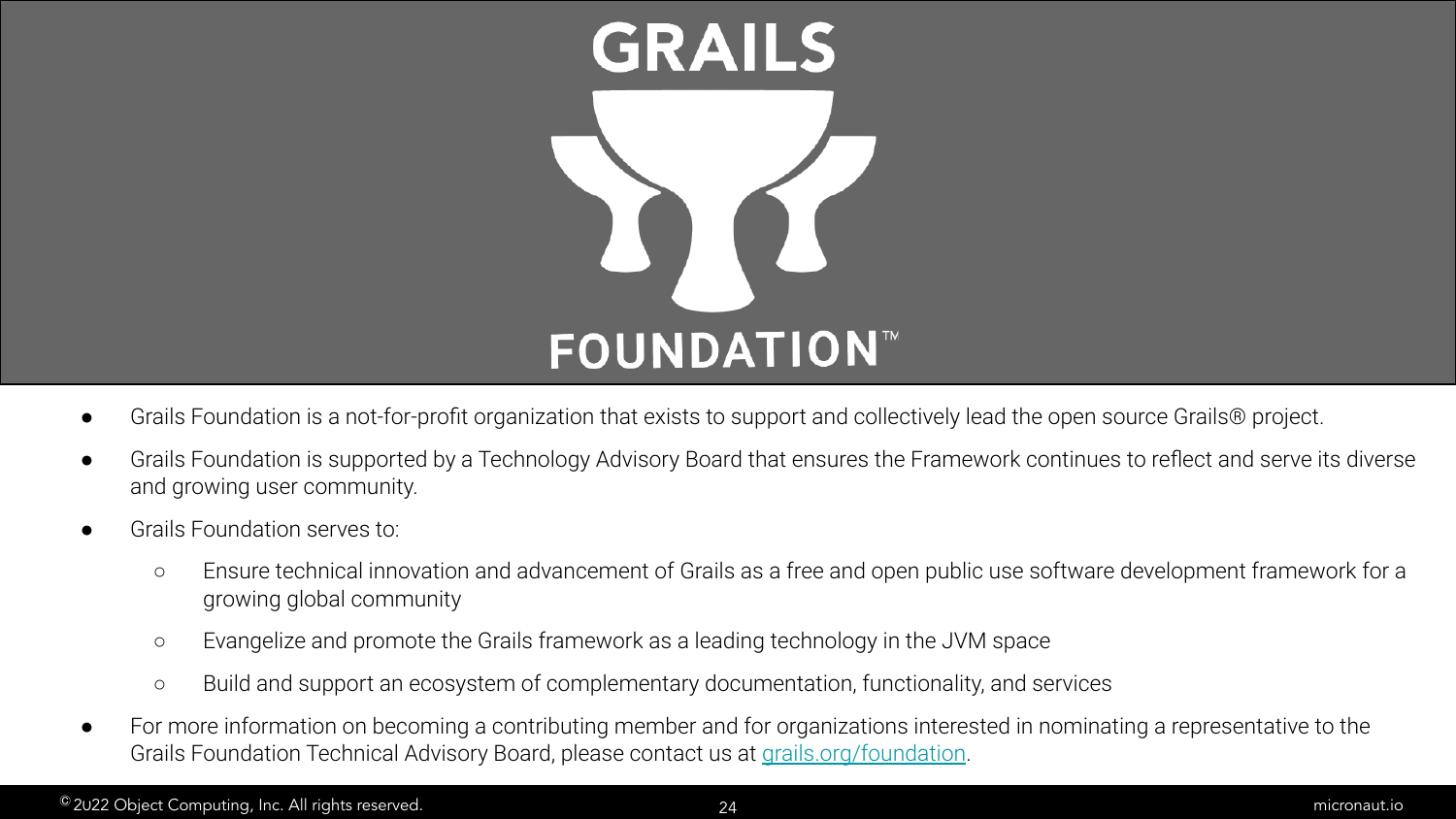#### **Grails Foundation Sponsorships**

As a not-for-profit organization, the Grails Foundation relies on the financial support from our amazing community of generous sponsors.

Corporate Sponsorships

● Community Sponsorships

![](_page_24_Picture_4.jpeg)

## **GRAILS FOUNDATION**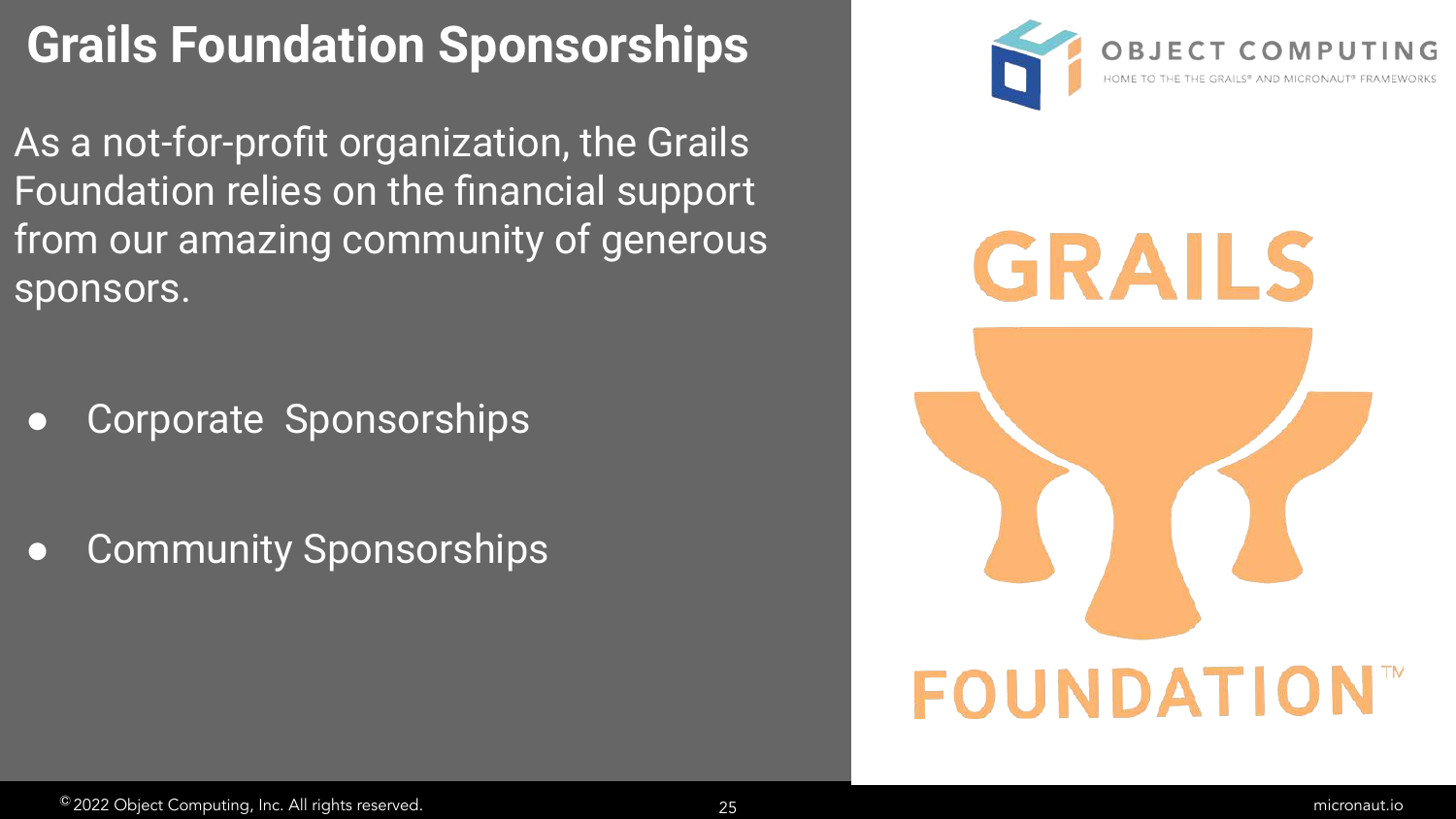#### **Grails Foundation**

TOOLS AND INFRASTRUCTURE PARTNERS - NEW!

The Grails Foundation is truly appreciative of the tremendous support it receives from these organizations. Their generous contributions of development tools, infrastructure, and other resources are essential to the continued evolution of the Grails framework.

![](_page_25_Picture_3.jpeg)

## Revved up By<br>Revale Enterprise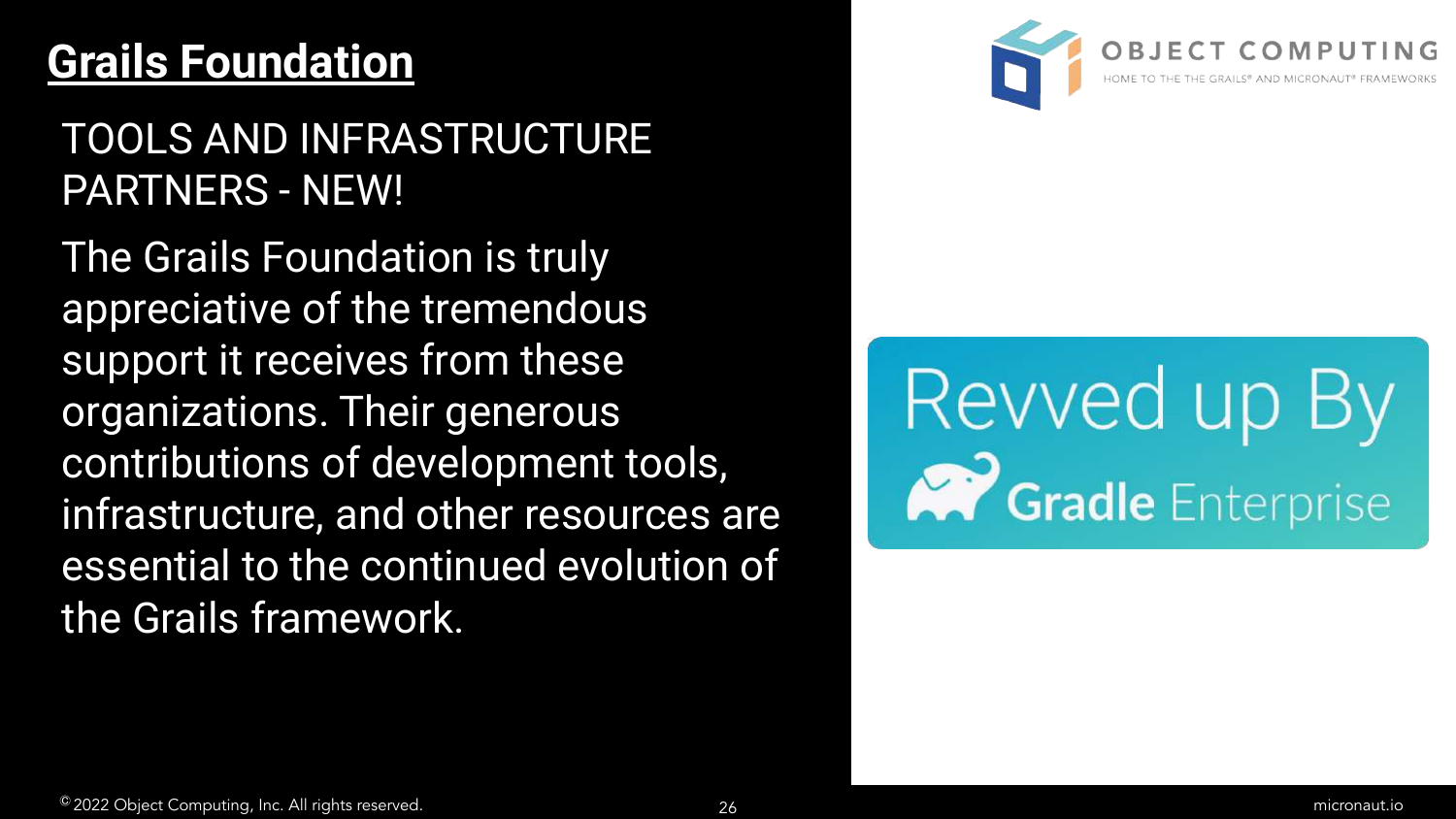#### **SPONSORS**

![](_page_26_Picture_1.jpeg)

**OUR AMBASSADOR** 

![](_page_26_Picture_3.jpeg)

**GOLD SPONSOR** 

![](_page_26_Picture_5.jpeg)

#### **VIP / SUPER FAN / CHAMPION MEMBERS**

**MARK BERGER** JEFF SCOTT BROWN **TOBIAS KRAFT** 

**WILLIAM MALINOWSKI HASAN MOHIUDDIN JASON SCHINDLER** 

**GREG SZABO** JOHN UNDERWOOD **JEN WIESE** 

<sup>©</sup> 2022 Object Computing, Inc. All rights reserved.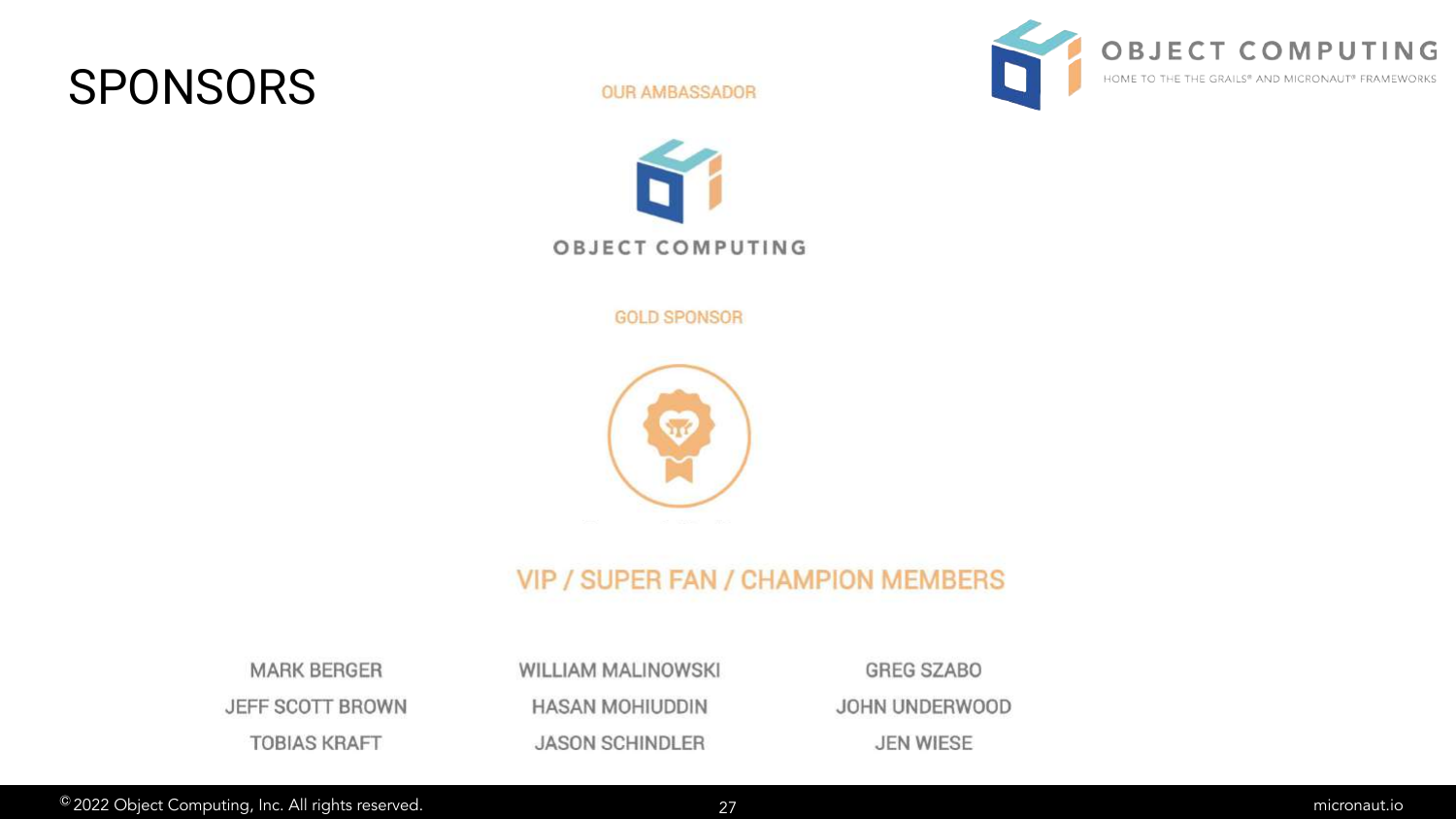![](_page_27_Picture_0.jpeg)

#### MICRONAUT COMMUNITY RESOURCES

- @micronautfw
- gitter.im/micronautfw
- micronaut.io/launch
- micronaut.io/docs
- micronaut.io/guides
- micronaut.io/blog
- micronaut.io/faq
- micronaut.io/foundation
- github.com/micronaut-projects/micronaut-core
- objectcomputing.com/products/micronaut/solutions
- objectcomputing.com/products/micronaut
- objectcomputing.com/resources/events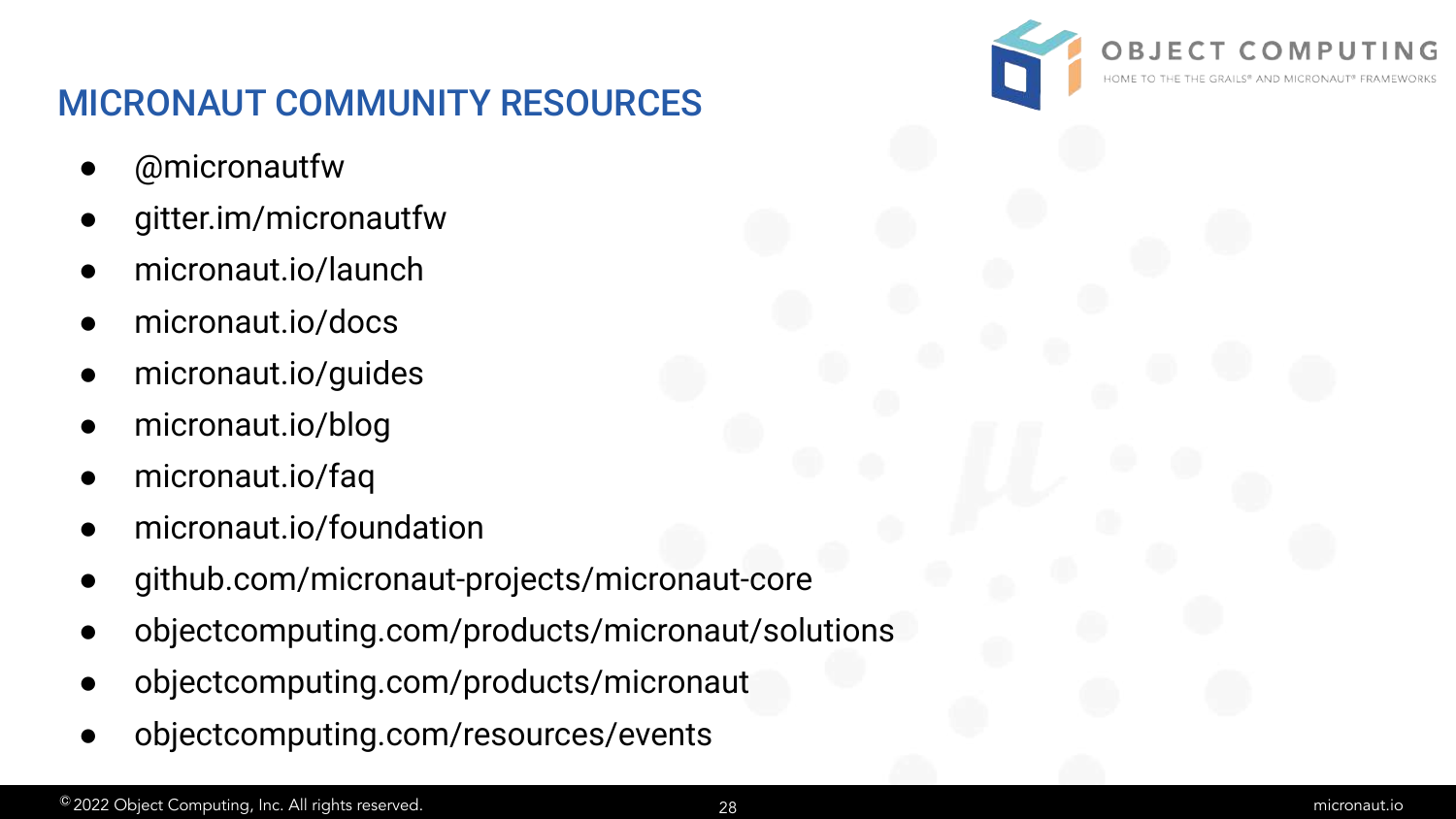![](_page_28_Picture_0.jpeg)

#### GRAILS & GROOVY COMMUNITY RESOURCES

- @grailsframework
- Grails.org
- github.com/grails
- slack.grails.org
- grails.org/blog/index.html
- grails.org/foundation
- objectcomputing.com/products/grails/solutions
- objectcomputing.com/products/grails
- @ApacheGroovy
- groovy-lang.org
- github.com/apache/groovy
- groovy-community.slack.com
- Apache.org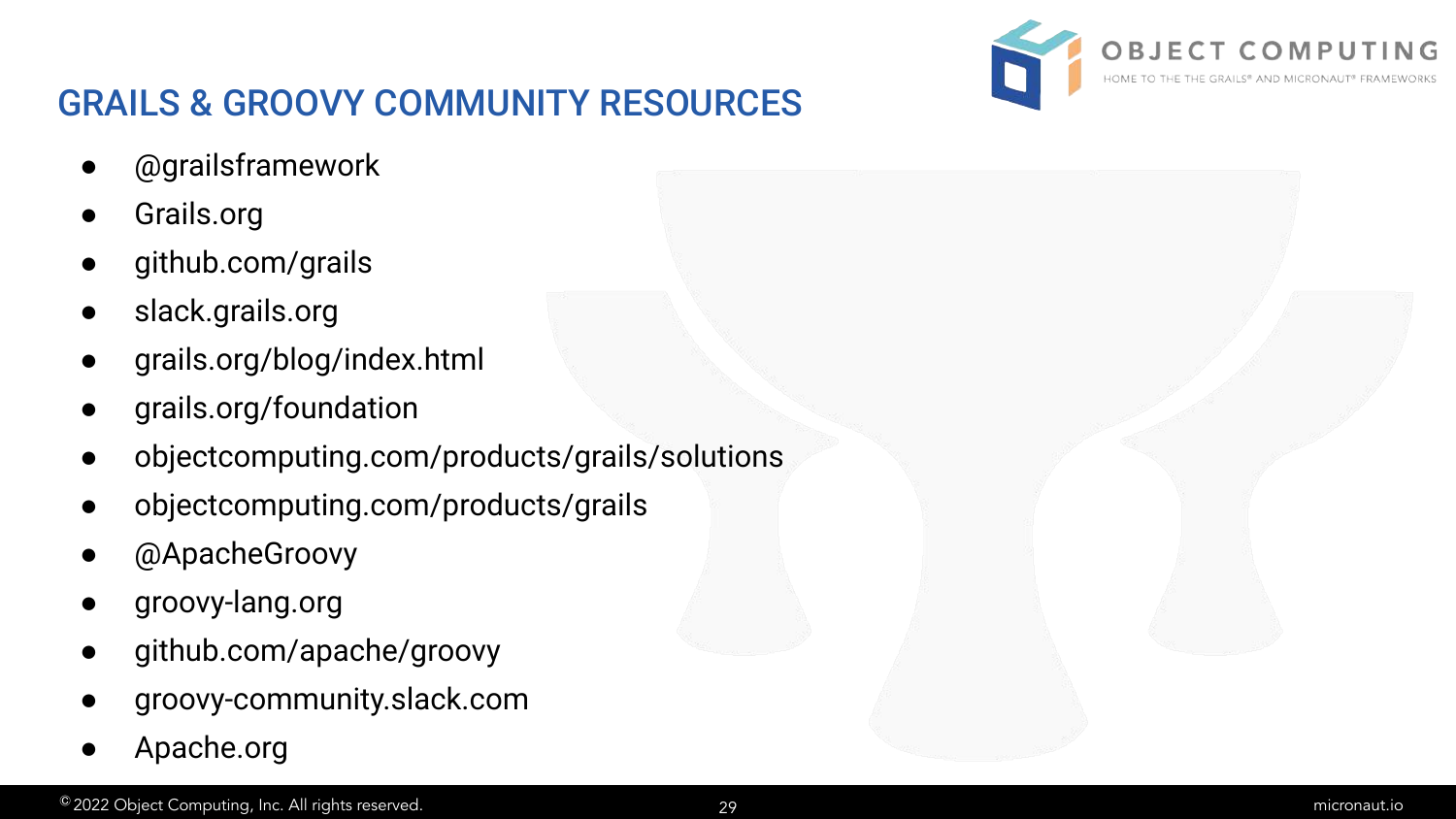![](_page_29_Picture_1.jpeg)

Brought to you by the Micronaut and Grails Foundations:

**01/10/2022** - Building Secure Applications with the Micronaut Framework

**01/14/2022** - Micronaut Testing Tips & Tricks

**02/14/2022** - Introduction to Grails Security

**02/16/2022** - Using Micronaut Features in a Grails Application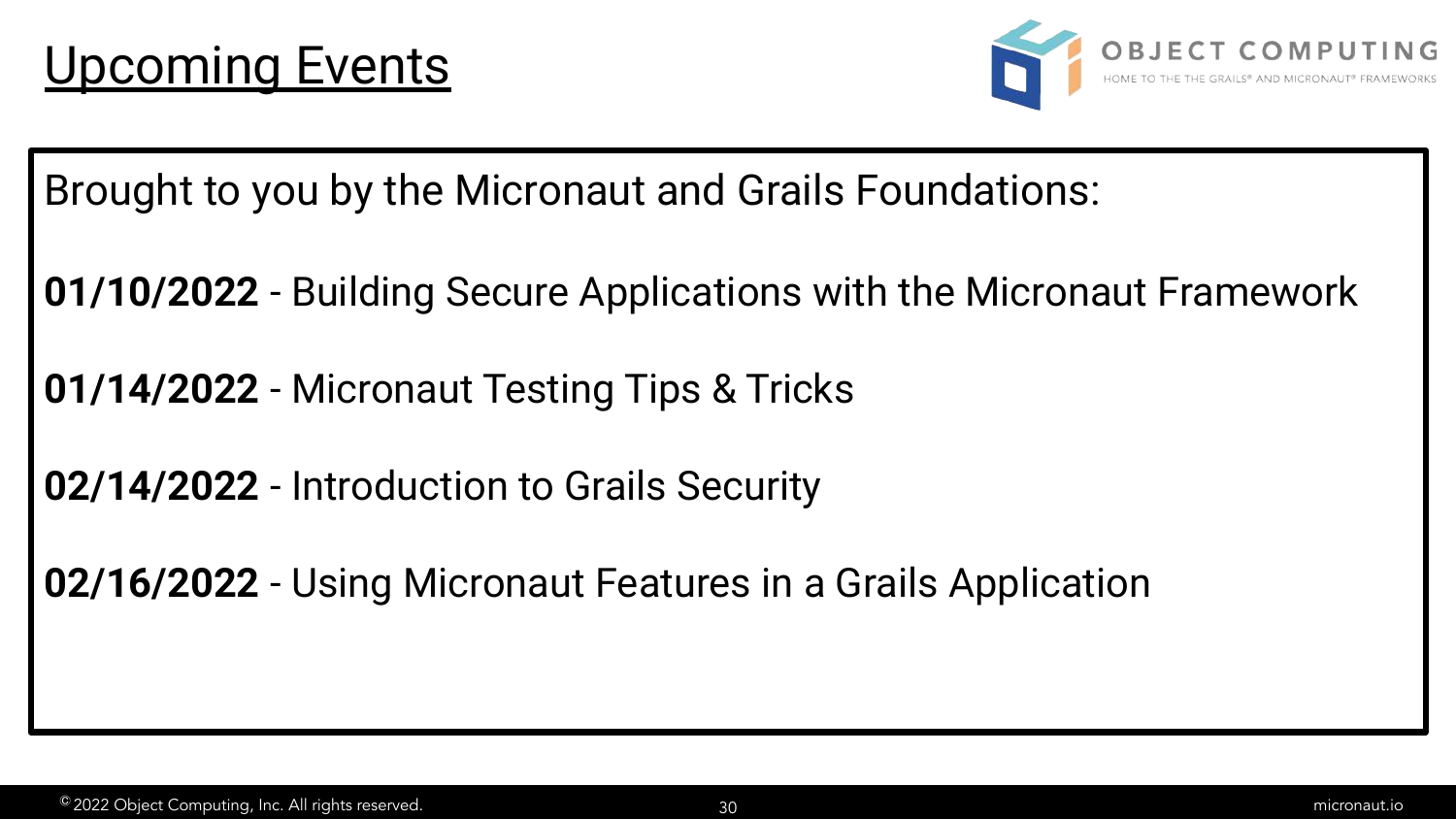![](_page_30_Picture_0.jpeg)

#### Q&A

![](_page_30_Picture_2.jpeg)

**GROOVY | GRAILS | MICRONAUT**